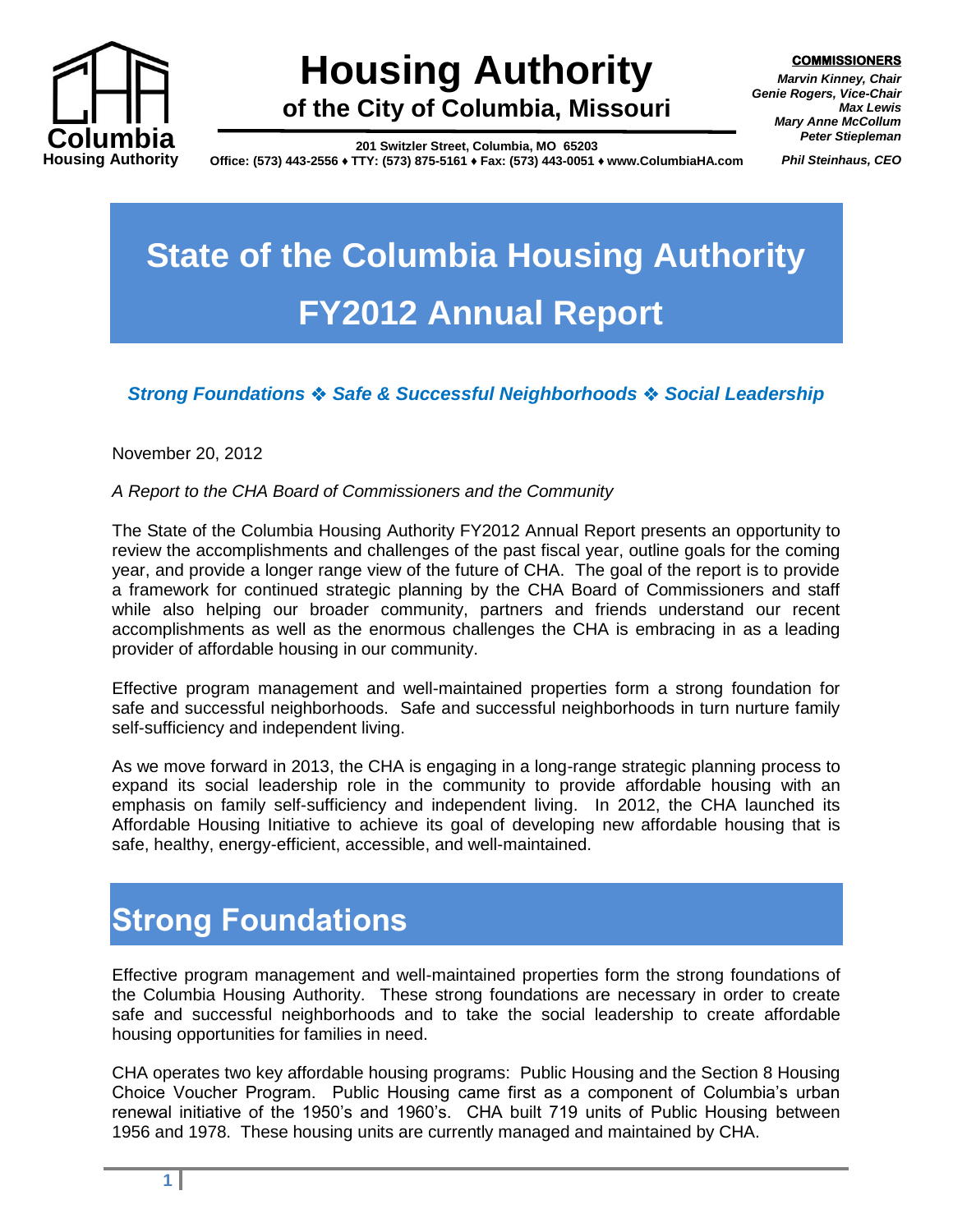In the 1970's, the "Section 8" Housing Choice Voucher Program expanded access to affordable housing by providing subsidies for existing rental housing throughout the community. CHA currently administers 1,132 Housing Choice Vouchers. This number includes 70 VASH\* vouchers. Families with a Housing Choice Voucher may choose housing throughout our community that meets their individual needs. As a result, poverty is less concentrated in one area of the community, as with the public housing model; and property maintenance and modernization becomes the responsibility of individual property owners rather than the housing authority.

CHA also provides three smaller housing subsidy programs serving homeless veterans, homeless persons with disabilities, and related special populations. Each of these programs is matched with community support services that support independent living and self-sufficiency.

- Veterans Administration Supportive Housing (VASH)\* ..................... 70 vouchers
- Shelter Plus Care ............................................................................. 42 vouchers
- Tenant-Based Rental Assistance...................................................... 20 vouchers

All families receiving housing assistance pay 30% of their adjusted household income for rent with the balance paid through a public housing operating subsidy or through direct Housing Assistance Payments (HAP) to private landlords. All families must pay for their own utilities.

One of CHA's fundamental goals is breaking the cycle of poverty by connecting families receiving housing assistance with other health and human services that will enable them to work toward family self-sufficiency or in the case of the elderly and persons with disabilities to live independently as long as possible without institutional care.

As we look to the future of CHA, I believe we must use our two key affordable housing programs as a strong foundation for helping families move up and out of poverty and enabling elderly persons and persons with disabilities to live as independently as possible.

During FY2011, CHA completed the HUD mandated transition to "project-based asset management" for our Public Housing program which decentralized public housing management into four (4) Asset Management Projects (AMPs) as follows:

#### **Providence Family Townhomes (AMP1)**

294 family units composed of 1, 2, 3, & 4 bedroom townhouses in heart of Columbia.

#### **Bear Creek Family Townhomes (AMP2)**

78 family units composed of 1, 2, 3, & 4 bedroom townhouses on Elleta Boulevard.

#### **Oak Towers (AMP3)**

147 high-rise units composed of 0 & 1 bedroom apartments designated for the elderly.

#### **Paquin Tower (AMP4)**

200 high-rise units composed of 0 & 1 bedroom apartments designated for persons with disabilities and the elderly.

CHA currently manages public housing as four separate housing developments with their own staff and a balanced budget. Revenues are generated by tenant rents in combination with a HUD determined operating subsidy. Maintaining a balanced budget by controlling maintenance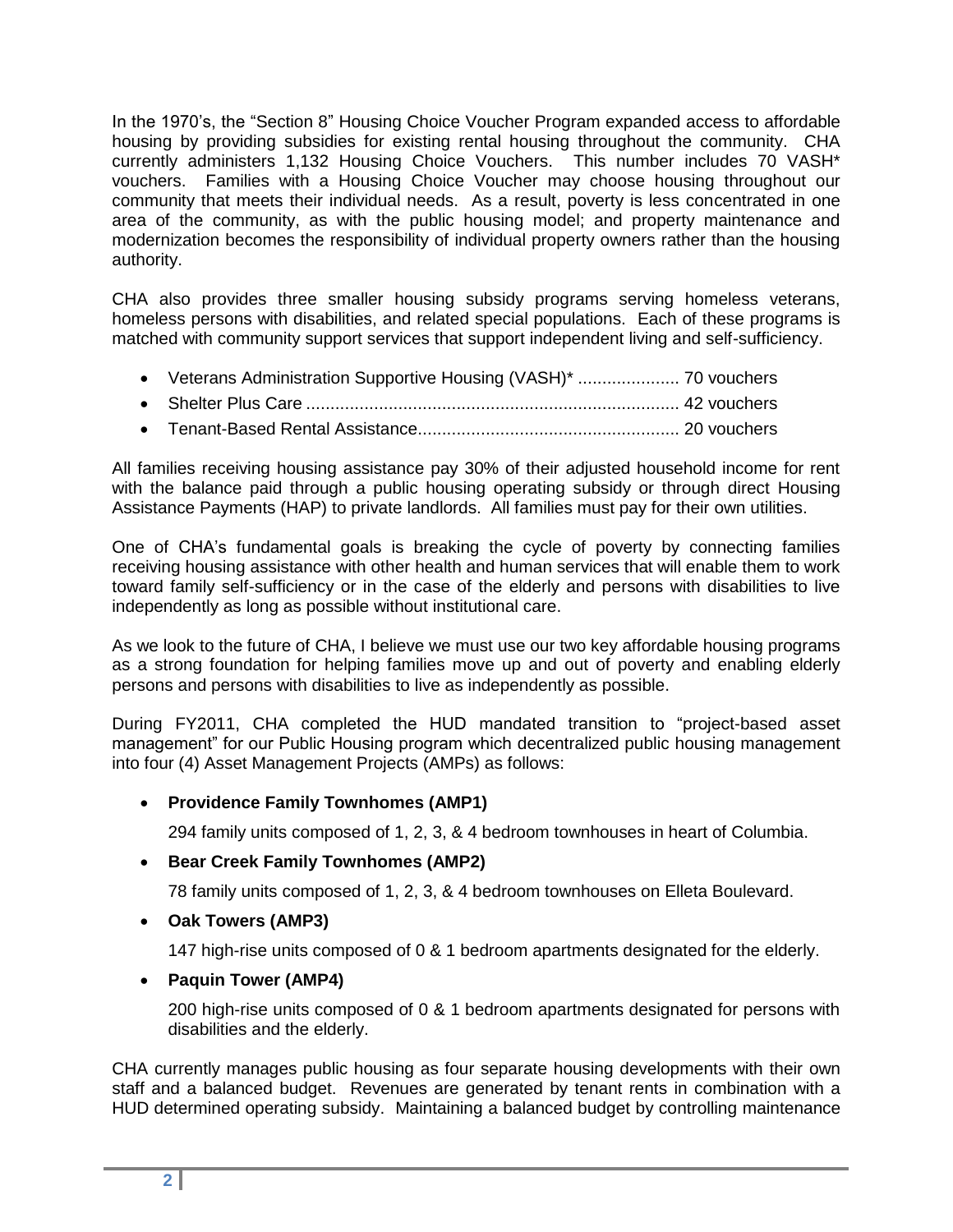and operational expenses is required if the property is to remain viable. Failing properties will be removed from the public housing stock.

Like a private company with several business interests, the central administration of CHA is now managed through a Central Office Cost Center (COCC) which receives no direct funding from HUD but instead earns management fees from each Public Housing property (AMP) as well as from CHA's Section 8 Housing Choice Voucher Program (HCV). The Section 8 HCV program is also managed separately with its own designated funding allocation from HUD. If these housing programs are not managed effectively, the Central Office Cost Center does not earn its management fee, much like in the private sector where a poorly managed rental property generates no profit.

CHA's management of our Public Housing and Section 8 HCV programs has been greatly strengthened by adopting this new management model. In the process, the CHA has also expanded its programs beyond housing assistance in new and creative ways that focus on improving the lives of the families we serve and promoting self-sufficiency.

In the past seven years, the CHA has greatly expanded our Resident Services Department with the goal of transforming CHA into an agency focused on helping our families achieve selfsufficiency and independent living. CHA has created strong partnerships with multiple health, education, and social service agencies and also used our not-for-profit corporation, CHA Low-Income Services, Inc. to secure significant new funding to meet the needs of our families.

Helping families break the cycle of poverty also strengthens our housing programs and makes them more effective. This in turn benefits our families and our community. My goal is to continue the process of transforming CHA into an agency focused on helping our families achieve self-sufficiency and independent living by building on our strong foundations.

The CHA will accomplish this through:

- Building on a Strong Foundation of Effective Program Management & Well-Maintained Properties;
- Creating Safe and Successful Neighborhoods and Providing Services That Help Families Become Self-Sufficient.
- Social Leadership in the Creation of Affordable Housing Opportunities for Low-Income Families

#### **PUBLIC HOUSING**

During FY2012, we continued to strengthen our ability to effectively manage our Public Housing operations. A new monthly management report was implemented in FY2011 to better track key property management indicators including occupancy, unit turn around rates, unit restoration costs, work order completion, and rent collection. This report is based on the same set of indicators used in HUD's Interim Public Housing Assessment System (PHAS).

Through this monitoring process, Public Housing Managers increased their effectiveness across a number of management indicators.

- Occupancy consistently exceeded 97% for all properties with many months over 98%.
- Two properties achieved 100% occupancy.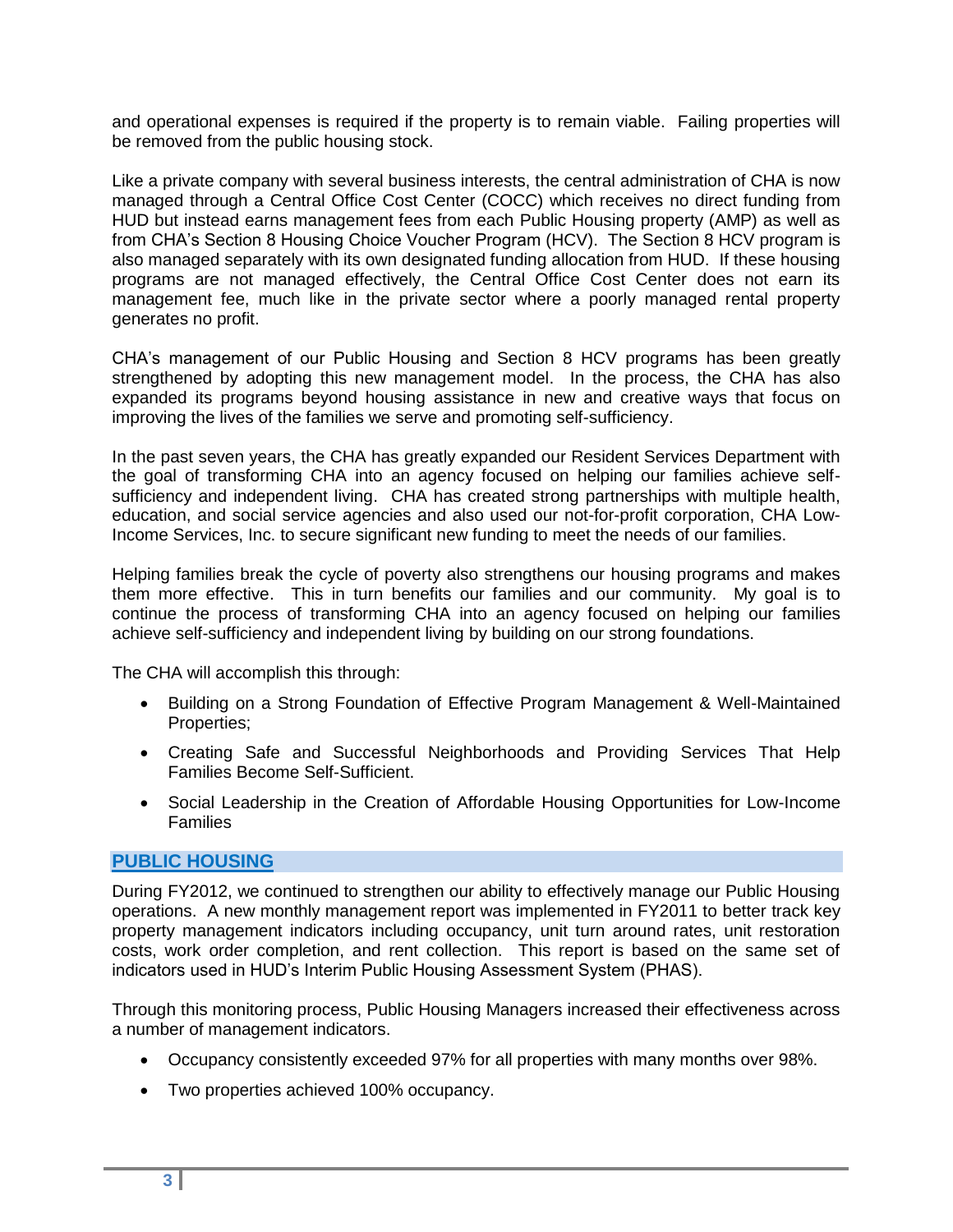- Collection of rent and other charges greatly improved and consistently averaged over 95%. Two properties averaged 98% or better.
- Write-off of uncollectable accounts decreased significantly for the third year in a row.
- Maintenance staffs at all properties consistently restored units in under 5 days at all sites except at the Providence Family Townhomes which took an average of 6.25 days.
- All resident generated work orders were completed in fewer than 3 days on average.
- Vacancy times between tenants was less than 20 days on a consistent basis and often under 15 days at several sites.

Stability in staffing and training has allowed us to focus on effective management of our properties and spend less time correcting mistakes. Maintaining high levels of performance on a consistent basis has improved as a result, but still presents an on-going challenge. Uniform scheduling of management tasks and closer oversight by the Director of Public Housing Operations will improve consistency of performance.

The turnover of the Public Housing Managers at our Bear Creek Family Site and at Paquin Tower in October and November 2012 will necessitate that we maintain a continued emphasis on staff training and retention.

Public Housing residents moving to the Section 8 Housing Choice Voucher Program have also challenged us to maintain our high occupancy rates while also ensuring a smooth transition for our residents. Department managers have worked hard to improve inter-departmental communication to resolve these issues.

Our HUD REAC (Real Estate Assessment Center) property inspection scores greatly improved from FY2008 to FY2009. Because CHA was designated a HUD "High Performer" in FY2009 and FY2010, REAC did not inspect our Public Housing properties in FY2010.

Managers and maintenance staffs worked hard to prepare for the FY2011 REAC inspections with a review session of Uniform Physical Conditions Standards (UPCS) and REAC deficiencies followed by two weeks working on-site to prepare for the inspections. This resulted in three of our four properties scoring above the 90 points necessary to achieve a HUD High Performer designation.

| <b>REAC Public Housing</b><br><b>Property Inspection Scores</b> | <b>FY2008</b> |       | <b>FY2009</b> |       | <b>FY2011</b> |       |
|-----------------------------------------------------------------|---------------|-------|---------------|-------|---------------|-------|
|                                                                 | Date          | Score | Date          | Score | Date          | Score |
| <b>Providence Family Townhomes</b>                              | 08/11/09      | 86    | 01/21/10      | 88    | 01/11/12      | 86    |
| <b>Bear Creek Family Townhomes</b>                              | 02/27/09      | 49    | 01/25/10      | 75    | 01/09/12      | 91    |
| <b>Oak Towers</b>                                               | 11/19/08      | 37    | 01/20/10      | 73    | 02/06/12      | 97    |
| <b>Paquin Tower</b>                                             | 04/8/09       | 40    | 01/25/10      | 94    | 02/07/12      | 97    |

Changes to the overall Public Housing Assessment System for FY2011 resulted in an overall score of 89.4% for all CHA properties, 0.6% short of High Performer status. Overall, I am still very pleased with the consistent improvement and professionalism of our Public Housing management and operations.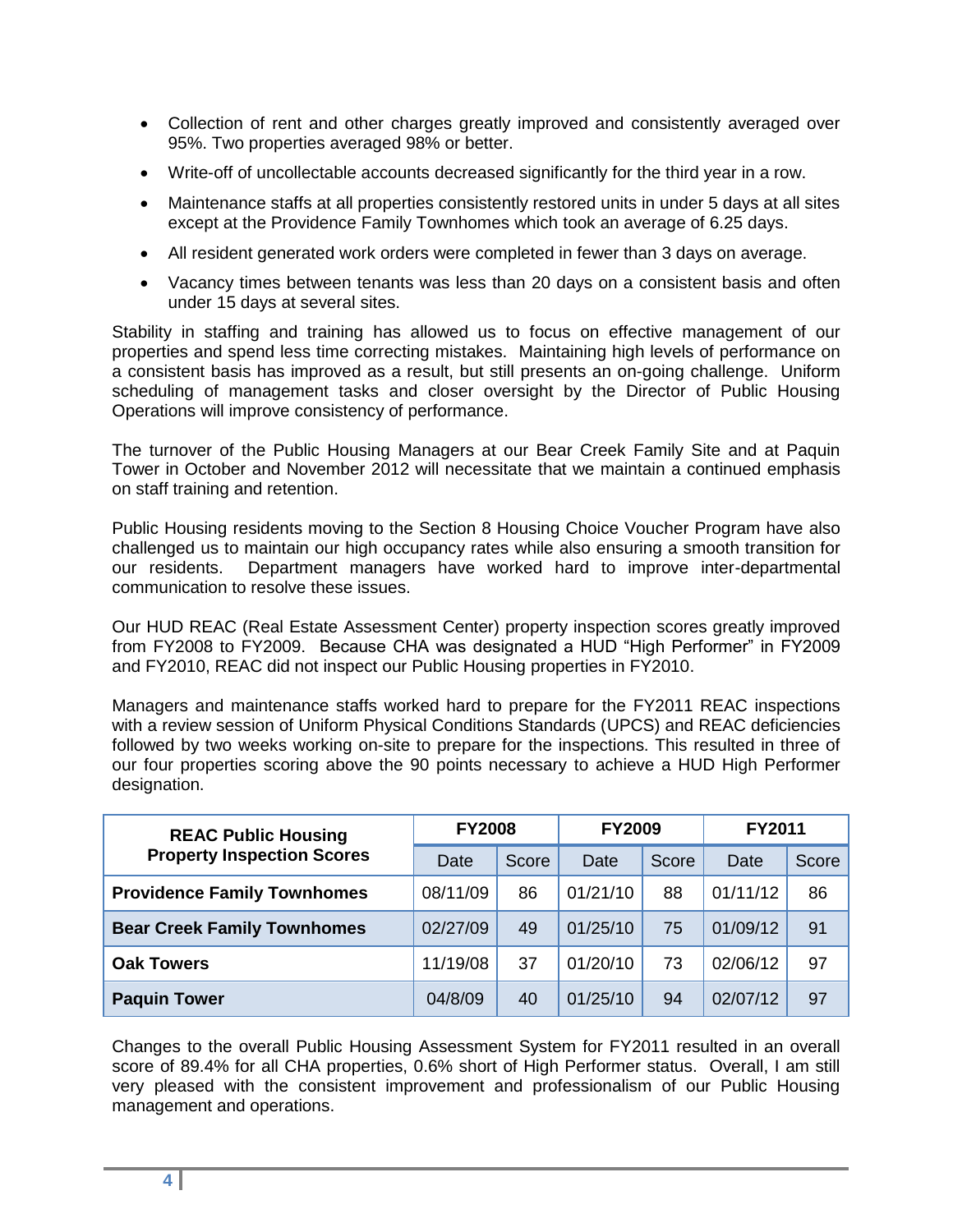In FY2012, we reviewed and restructured our maintenance positions to make them more closely align with REAC property inspection indicators and performance goals.

# **Public Housing Goals for the Coming Year**

We are increasing our goals for all sites in FY2013. The focus this year will be on attaining and maintaining these goals consistently across all management indicators:

- Occupancy .....................................................................................99%
- Rent Collection & Tenant Accounts Receivable..............................99%
- Unit Turnaround Time (key to key) .................................................under 15 days
- Uncollectable Write-Offs.................................................................2.5 % or less
- REAC Property Inspection scores ..................................................91 or above

We will continue reviewing our Public Housing tenant files, with a goal of 100% accuracy in rent calculation.

#### **New Initiatives for FY2012**

- Green maintenance practices were implemented at Paquin Tower in conjunction with the installation of a geothermal HVAC system and other energy saving capital projects. The development and implementation of these green maintenance practices will be applied to other CHA Public Housing developments in the future.
- In March of 2012, CHA teamed up with the Northeastern IPM Center to receive training related to refining and improving our Integrated Pest Management (IPM) practices at all sites.
- In addition to a number of major capital projects at all Public Housing developments, there was a strong emphasis on renovating the common areas, offices, and interiors of Paquin and Oak Towers including new interior paint colors designed to be more appealing and less institutional. Work was also initiated improving the interiors of the Bear Creek Family Townhomes by adding backsplashes in the kitchens and new interior paint colors.
- Significant landscaping and "curb appeal" improvements were made to the Providence Family Townhomes including landscaping and beautification projects along Providence Road and at the J.W. "Blind" Boone Community Center. These improvements are being coordinated with public and private improvements to the public corridor along Providence Road that will include landscaping, new sidewalks, and the creation of a pedestrian island and crosswalk between CHA neighborhoods and Douglass Park. The pedestrian bridge will be removed in FY2013 as part of this project.
- $\bullet$  Our 3<sup>rd</sup> Annual Spring Planting Day built on the success of previous years as Public Housing residents planted spring flower gardens to beautify their neighborhoods.
- A partnership with the Columbia Center for Urban Agriculture (CCUA) created a series of newly landscaped areas in the Providence Family Townhomes that feature fruit trees, berry bushes, herbs, and other plants that can be harvested by Public Housing residents. CCUA also provided individual "Opportunity Gardens" for Public Housing residents. These raised garden beds have proven to be more successful than community gardening spaces. Broken yard hydrants were also repaired this year to allow residents to water their vegetable and flower gardens and our edible landscaping.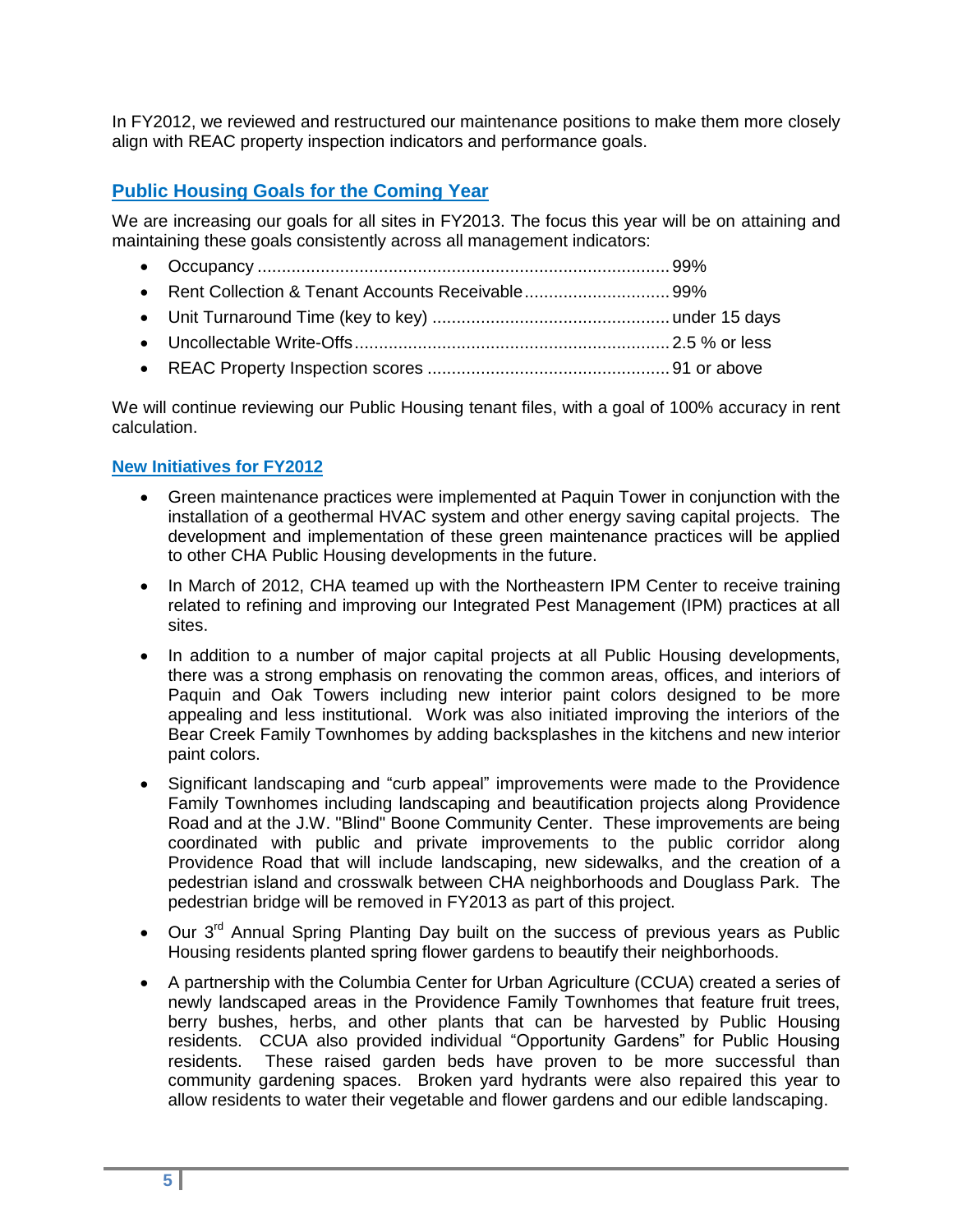- The Public Housing and Section 8 HCV programs developed and conducted a series of "Housing 101" informational training sessions for social service agencies, faith-based organizations and others in the community who work with persons in need of low-income housing. These sessions were well attended and designed to increase their understanding of subsidized housing rules and procedures and make the intake process more accessible.
- Public Housing and Section 8 staffs worked together to improve the transition process for Public Housing residents moving to the Section 8 HCV program.

# **SECTION 8 HOUSING CHOICE VOUCHER PROGRAM**

Program integrity and effective program management has been a key focus of the Section 8 Housing Choice Voucher program in FY2012 led by Ms. Gay Litteken in her third full year as the Director of Housing Voucher Programs. As with Public Housing, stability in staffing and training allowed us to focus on effective program management practices and maximize the use of limited resources to house as many families as possible. With the addition of a new Section 8 Specialist this past year, we have been able to focus on increasing our lease up efforts and focus on providing better customer service and program integrity. We did lose a position which led to more responsibility for each Specialist including management, however our efforts to streamline and be more efficient has assisted us with this deficiency.

The Housing Choice Voucher Program utilizes a monthly management report to track key program management indicators including vouchers under lease, current vouchers issued, average Housing Assistance Payments (HAP) to landlords, tenant payments, and monthly and annual utilization rates. This report is designed to track HAP utilization, leasing rates and projected expenses. What we have determined with the last few hundred people on the 2010 waiting list with no preferences assigned, is that it is much more difficult for those families to utilize their voucher and lease up on our program with little or no income due to the fact that most are not working or are receiving Social Security income due to being elderly or disabled.

In September, 2012, with less than 100 families left on the 2010 Section 8 waiting list, we opened the waiting list for one week and over 1,500 families applied for assistance. A lottery system was used to assign applicants to the waiting list. We continued our policy to offer preferences for working families, elderly persons, and persons with disabilities.

Families with a Section 8 voucher pay 30% of their adjusted household income for rent and CHA pays the balance in the form of a Housing Assistance Payment (HAP) to the landlord. Giving a preference to working families means that the average HAP per family is lower and CHA can assist more families based on our HAP allocation. Promoting family self-sufficiency also helps families break the cycle of poverty and eventually move off the program.

In the past year, over 750 names were pulled from the 2010 waiting list with less than 75 people left to date. Of the 906 households pulled from the current waiting list, 254 households (34%) were issued vouchers. The other 652 household were denied due to recent criminal activity, previous program violations, failure to respond or keep their address current, or were found to be over income.

On average, in the past year, about 82% of the families who are issued a housing voucher are successful in leasing a unit with a majority leasing up within the first thirty days. Currently the rate of lease-up is approximately 40%. Our goal is to utilize as close to 100% of our HAP allocation as possible in order to assist the largest number of families. Our administrative fees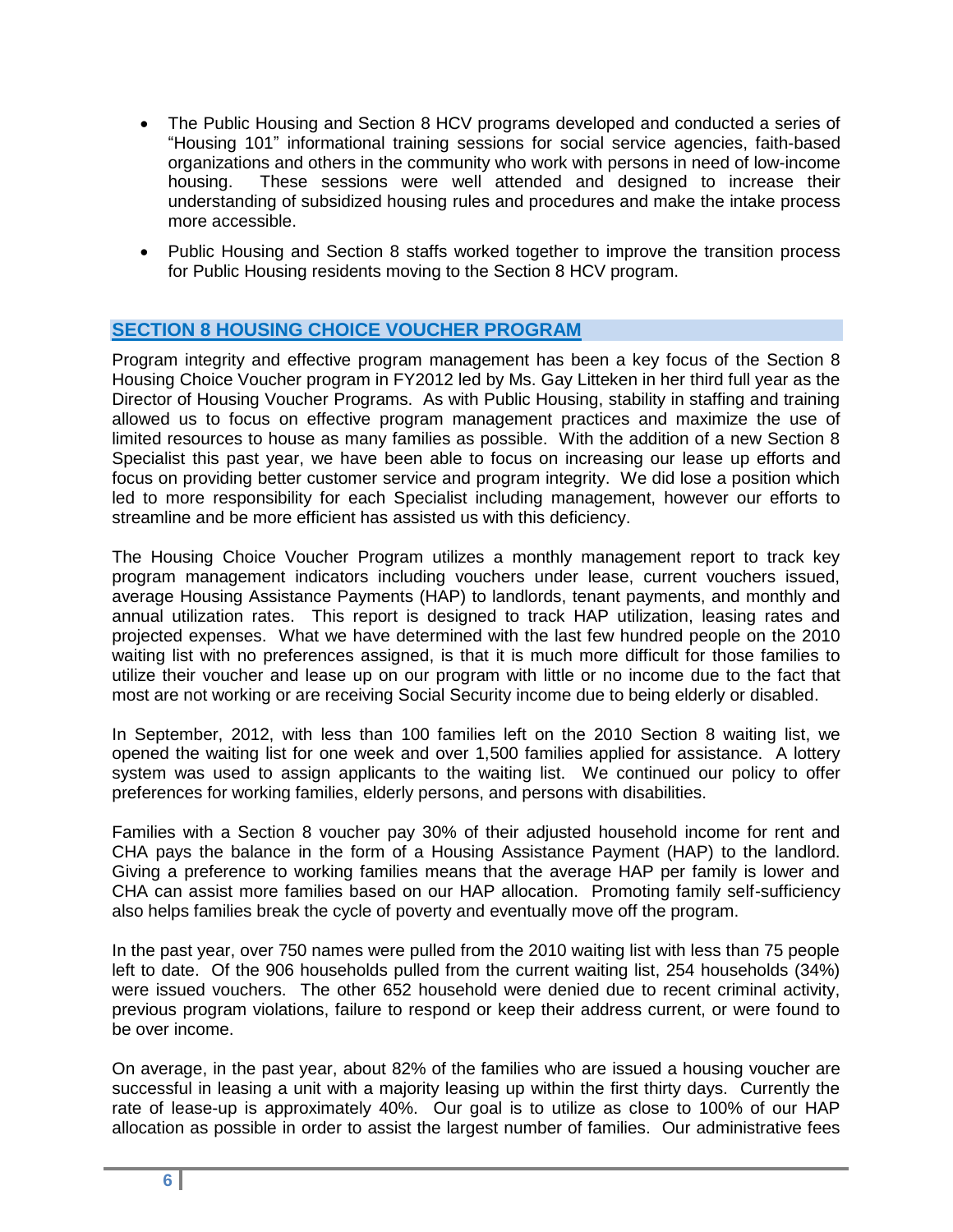are earned based on the number of assisted families. Utilizing less than 100% of our HAP allocation reduces our ability to properly staff and manage the program in an effective manner.

Federal budget cuts in FY2012 resulted in an 8% cut in administrative fees this year forcing CHA to look for every opportunity to improve program efficiency and reduce administrative expenses without sacrificing effective program management. Despite this cut in funding, the department has made every effort to lease up as many families as possible.

Ensuring strong landlord participation in the program also improves program effectiveness and gives families more housing choices throughout the community. CHA has continued to improve its communication with landlords by implementing a quarterly newsletter, conducting an annual landlord meeting, and implementing a new landlord orientation program. Since implementing the Crime-Free Housing Addendum to improve program integrity and neighborhood safety, some landlords and property managers have adopted the same addendum. CHA is consistent in adhering to the Crime-Free Addendum and our landlords that partner with us know that and appreciate that.

The CHA was presented an award at the Landlords Against Crime Summit on October 25, 2012 for having the "Most Successful Crime-Free Housing Strategy."

Other items worth recognizing include:

- Revised utility allowances for 2012 and 2013;
- Applied for and received renewal funding for 42 Shelter Plus Care vouchers to provide housing assistance and support services to homeless persons with disabilities; and
- Applied for and received funding for the Tenant-Based Rental Assistance Program funded through the City of Columbia. This program serves homeless and other high-risk populations in partnership with local supportive service agencies and has an average case load of 20 households.
- CHA's partnership with the Harry S. Truman Memorial Veterans Hospital continues to be recognized as one of the most effective Veterans Administration Supportive Housing (VASH) program in the country with over 130 homeless veterans served through this partnership in the past three years.

# **Housing Choice Voucher Program Goals for the Coming Year**

#### **Section 8 Waiting List**

CHA will continue to issue new vouchers in order to assist as many families as possible and utilize 100% or our funding allocation. Program utilization will be closely monitored in order to assist the maximum number of families without overspending. We anticipate serving a number of working families in Boone County.

#### **Assisting Homeless and High-Risk Populations**

CHA will continue to partner with local mental health and human service agencies to provide housing assistance with supportive services to homeless and high-risk households through the Veterans Administration Supportive Housing (VASH) Program – 70 vouchers; the Shelter-Plus-Care Program – 42 vouchers; and Tenant-Based Rental Assistance – 20 vouchers. **Rent Reasonableness**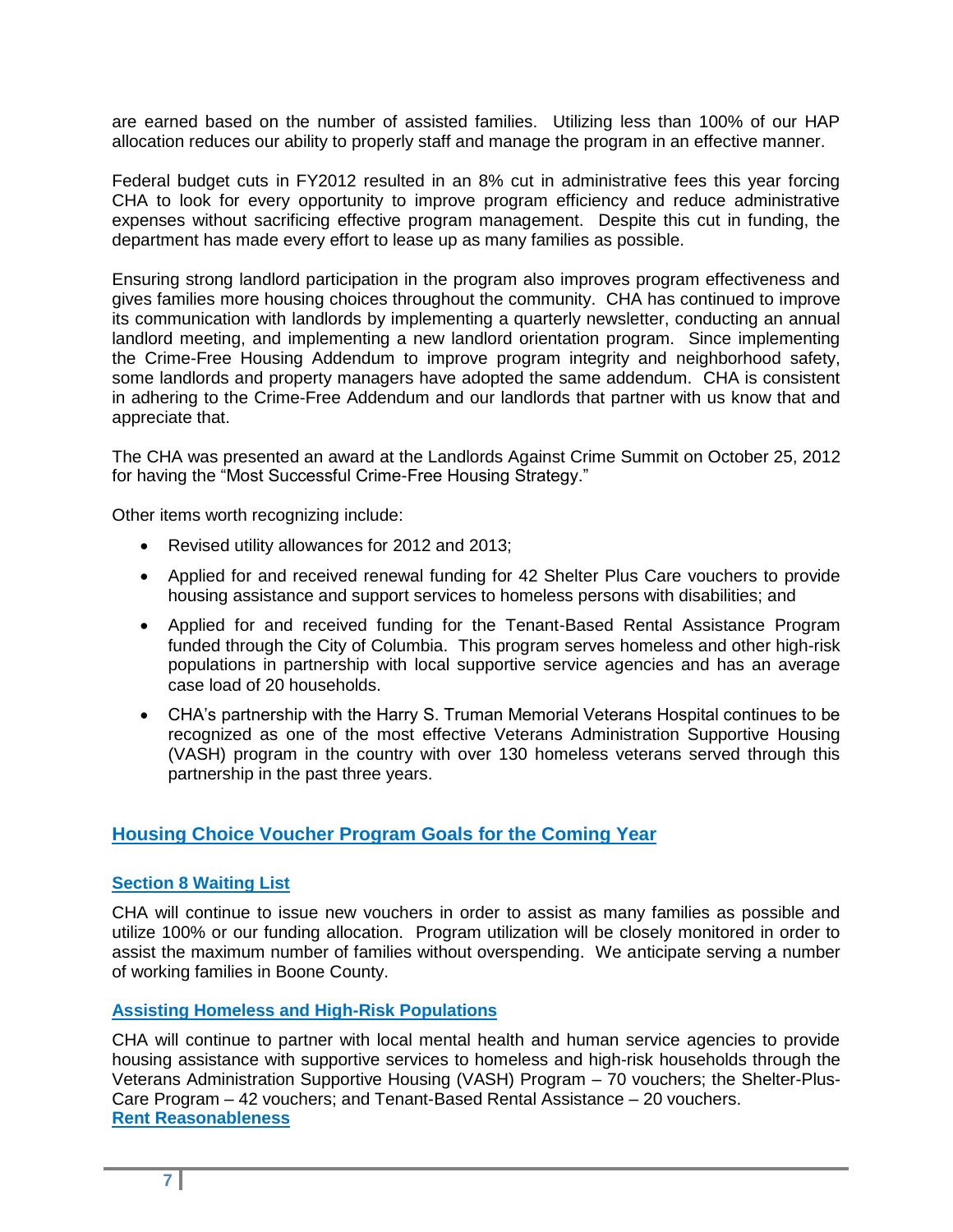We will continue to update our Rent Reasonableness Module with current data to compare market-rate rental units with Section 8 rents to ensure equitable rents are paid.

#### **File Monitoring**

File monitoring will focus on rent calculation and occupancy standards with a goal of 100% accuracy. Staff training and performance evaluations will be linked to the monitoring process. Consistency and file documentation will also be reviewed.

#### **Landlord Communication**

We will continue our efforts to recruit new landlords to the program while also working to improve communication and customer service with current landlords.

#### **Project-Based Vouchers**

CHA would like to use Project-Based Vouchers to partner with local social service agencies to provide rental assistance combined with supportive services targeted at high-risk and special needs populations.

#### **Section 8 Management Assessment Program (SEMAP)**

All Section 8 Management Assessment Program (SEMAP) criteria will be monitored on a monthly basis to ensure that proper program performance and documentation is in place to consistently rank as a high performer. A monthly management report of key SEMAP and other management indicators has been developed for all Housing Voucher Programs to more closely monitor program performance.

#### **Energy Efficiency in Rental Housing Initiatives**

CHA will also continue to work with the City of Columbia and other partners to develop a process for making data on rental housing utility costs easily available. This market driven approach will make rental housing more affordable by enabling tenants to make better choices regarding utility costs when renting and encouraging landlords to make energy improvements to their properties in order to increase their occupancy rates.

#### **FINANCE DEPARTMENT**

The Finance Department continues to do an exemplary job managing the finances for CHA and our subsidiary not-for-profit corporation, CHA Low-Income Services, Inc. (CHALIS)

#### **Annual Audit of Financial Statements**

The department has produced consistently clean audits with no findings in the audit of our financial statements for FY2010 and FY2011; there were two findings on internal controls for FY2010 and one finding of non-compliance of required reporting for FY2011. These finding were immediately corrected. This is due to the excellent system of financial management that CHA has in place.

#### **Property Insurance Valuation**

In February 2012, we received notice from Missouri Housing Authorities Property & Casualty, Inc. (MHAPCI), that due to 3 large property losses in 2011 they believed that our current property values were not adequate to cover full replacement cost. At this same time period HUD also mandated that PHA's with Annual Contributions Contracts (ACC) must carry property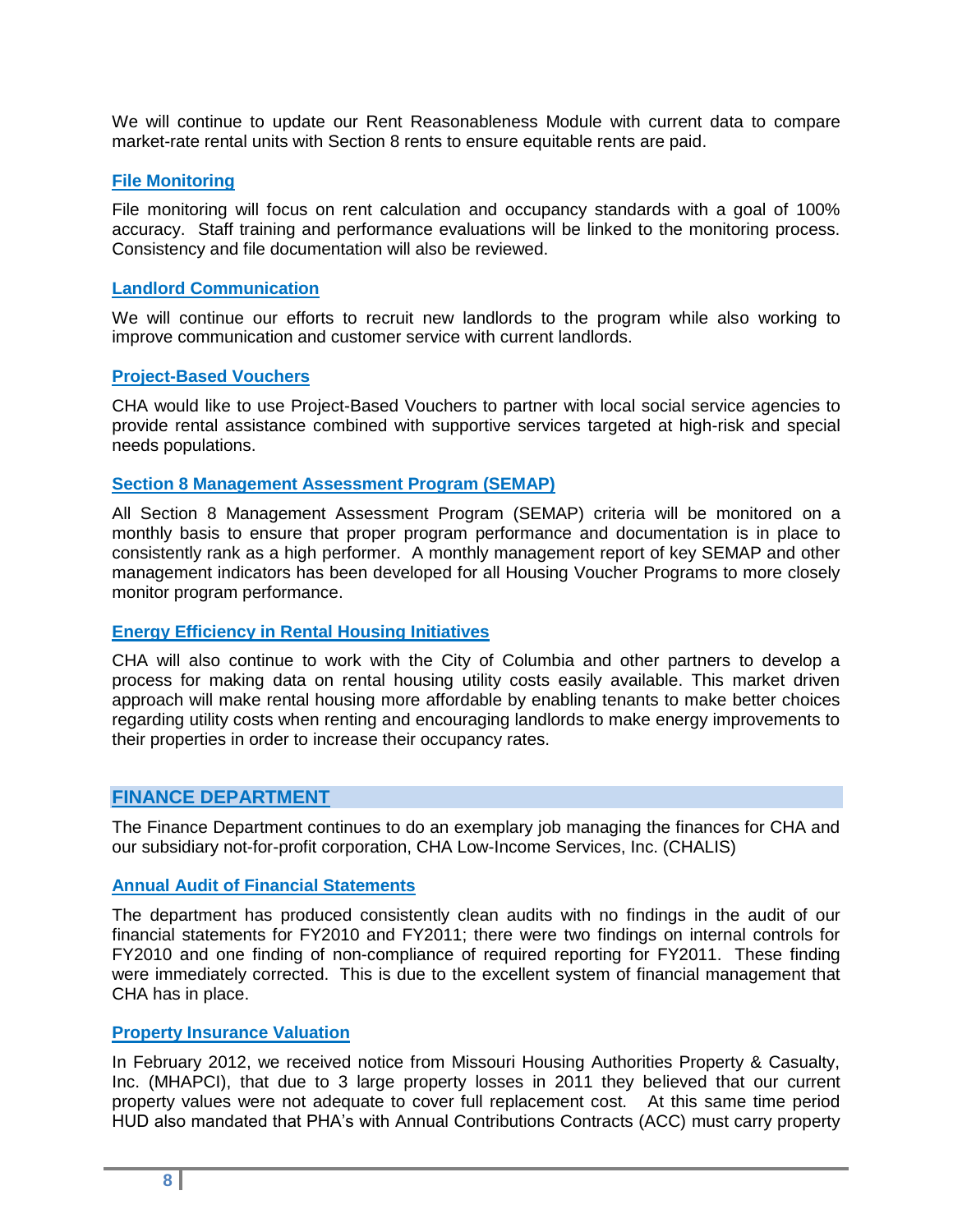coverage at full replacement cost. CHA's real property insurance value was \$62,014,722 and insured at only 90%.

In May, MHAPCI sent out CBIZ Valuation Group to do a property appraisal on all of our properties. After receiving their preliminary report in September, CHA employees spent more than a month verifying and negotiating every detail of the report with CBIZ and MHAPCI. A final determination of total CHA property values was made in November of \$74,572,974. We feel this accurately reflects the value of all CHA properties. Due to the real property value increase and the increase of coverage to 100% of replacement cost our 2012 and 2013 premiums will increase by \$10,491 per year from our 2011 premium.

#### **Other Departmental Highlights**

- A new Accountant position for CHALIS was added for FY2012. This position was greatly needed with the addition of the 21<sup>st</sup> Century Learning Communities grant that increased CHALIS's annual program funding to one million dollars.
- With the CHA's new focus on building more affordable housing, revised job descriptions were completed for all positions in the Finance and Human Resource Departments to more clearly define each position's duties and responsibilities. Mary Harvey took on additional financial responsibilities and was appointed as the Director of the Finance Department while Rick Hess shifted his responsibilities as the Director of Asset Management to focus his efforts on the CHA's Affordable Housing Initiative.
- Completed a comprehensive review and update to the CHA's Section 3 Program implementation plan and administrative guide.
- Completion of Direct Deposit enrollment of landlords for HCV payments.
- HUD's Quality Assurance Division (QAD) staff completed a Remote Housing Choice Voucher Program (HCV) Voucher Management System (VMS) Validation Review. The total HAP variance was less than 1% and the QAD staff review comments included the statement "The QAD staff believes that CHA is doing an excellent job of reporting accurate VMS data."
- HUD allowed excess public housing operating reserves to be used for capital improvements in FY2012. Between the energy performance contract; the capital fund program; and capital improvements from operating reserves, over \$3,323,000 in capital improvements were completed which the finance department had to track and roll over from construction in progress to fixed assets, and allocate the loan, interest expenses and loan payments across the four developments based on the their portion of the uses of the loan.
- An RFP was issued for the design and administration of the CHA employee retirement benefit plan. The "One Ward Parkway Group" of UBS Financial Services, Inc. (UBS) was chosen to act as our retirement advisor in order to thoroughly study our current retirement plan and present recommendations for improvement. A new employee retirement benefit plan combining a matching 401(a) employer contribution plan with a voluntary 457 employee contribution plan.
- The Finance Department assisted with updating current maintenance worker job descriptions and created new job descriptions in a comprehensive review of maintenance, restoration, grounds, and related work in order to ensure compliance with federal wage and labor regulations for CHA positions as well as contract labor work.
- Staff completed HUD financial reporting and HUD procurement policy training.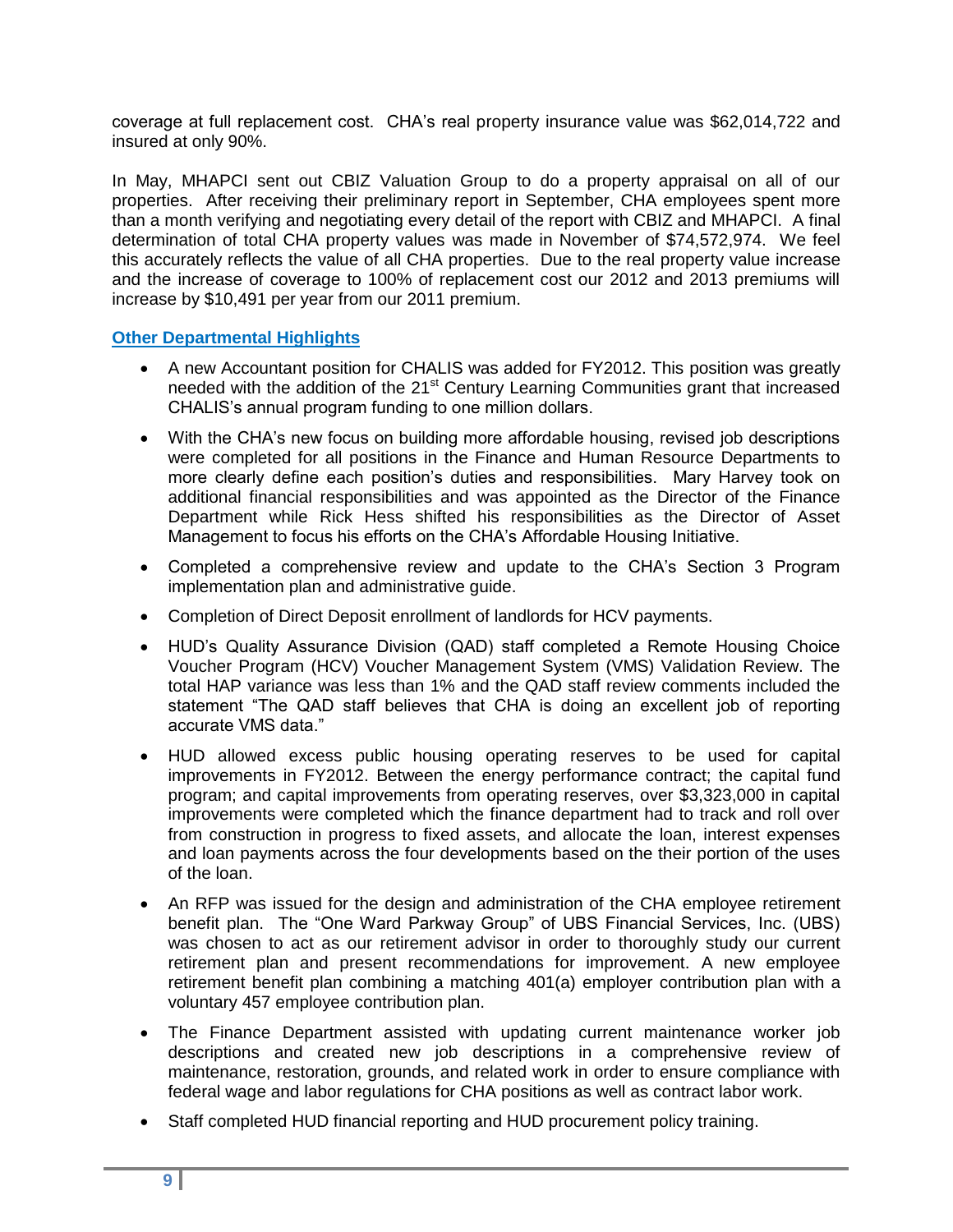# **Finance Department Goals for the Coming Year**

Goals for the coming year will be continued to be focused on four main areas:

- 1. Implement Direct Deposits for Vendors: The finance department issues an average of 1,600 checks to over 250 venders each year. A direct deposit program is scheduled to enroll as many vendors as possible in 2013 to reduce the number of paper checks that have to be printed and mailed for these payments.
- 2. Employee Training: Finance Department staff will pursue education and training in administering tax credit programs; HUD financial reporting requirements; HUD Capital Fund program; and a conference on the agency's program/financial software are scheduled for this upcoming year. The department will also focus on coordinating CHA employee training opportunities with the directors of other CHA departments.
- 3. Improve Internal Controls and Audit Procedures: The department will continue to improve its internal controls and the development of internal audit procedures for the Director of Public Housing Operations.
- 4. Risk Management and Employee Benefits: The department will increase its efforts to promote employee safety and wellness and work to control costs for worker's compensation insurance as well as employee health insurance and retirement benefits while continuing to offer a high level of service to employees.

#### **Public Housing**

The department will continue to provide financial management and budgeting assistance to public housing management for full implementation of project-based asset management. The annual budgeting process will continue to be refined to provide more input from the Public Housing Managers of each property. Key property management financial indicators such as vacancy losses, unit restoration costs, uncollectable write-offs, average tenant rents, utility costs, and the HUD pro-ration of operating subsidies will be closely monitored with an emphasis on achieving High Performer status on the revised Public Housing Assessment System (PHAS).

#### **Section 8 Housing Choice Voucher Program**

Program expenditures will be closely monitored due to uncertainties in the federal budgeting process and reduced funding for administrative fees. The department will continue to monitor the accuracy of submissions through the Voucher Management System (VMS).

#### **CHA Low-Income Services (CHALIS)**

The department will be working closely with the Resident Services Department to provide financial management and budgeting training to grant and program managers. The new CHALIS Accountant will ensure compliance with grant program regulations and federal audit requirements.

#### **ASSET MANAGEMENT DEPARTMENT**

The Asset Management Department was reorganized as a separate department from the Finance Department in order to allow the Director of Asset Management, Rick Hess to focus his time and expertise in leading the CHA's new Affordable Housing Initiative.

The CHA's Affordable Housing Initiative is discussed at the end of this document in the section dealing with Social Leadership. (*Page 23*)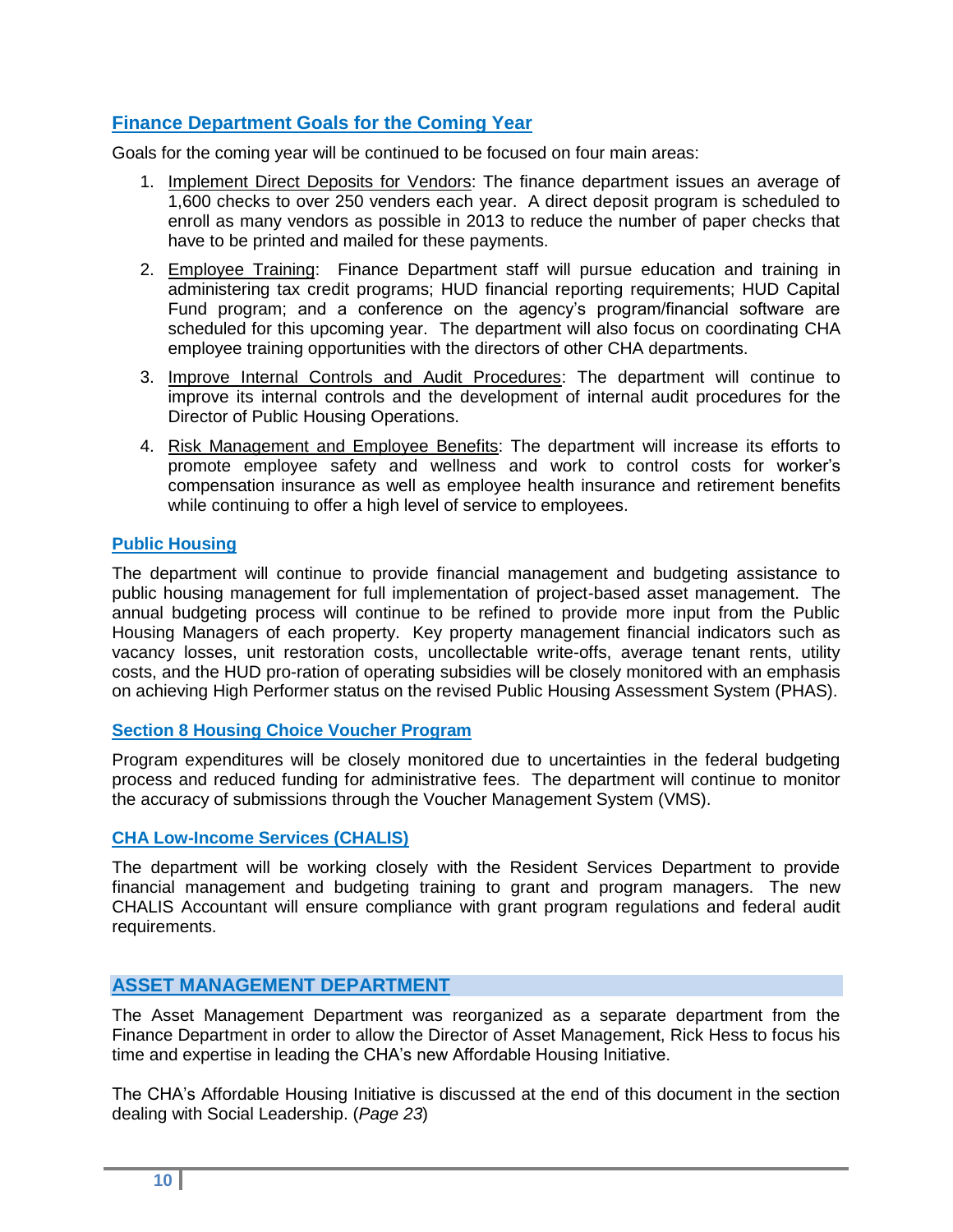In addition to managing the CHA's Affordable Housing Initiative, Mr. Hess also worked closely with Greg Willingham, Modernization Coordinator and Systems Specialist and Mary Harvey, Director of Finance to manage the financing of a broad array of Public Housing Capital Projects that were discussed in the previous section related to public housing operations. Mr. Hess also oversees the CHA's computer and telecommunications systems.

#### **Capital Project Funding**

In FY2012, Mr. Hess, Mr. Willingham, and Ms. Harvey did an outstanding job managing all expenditures of the CHA Capital Fund, the American Recovery and Reinvestment Act (ARRA) Capital Fund Recovery Competition (CFRC) grant for the Paquin Tower HVAC Retrofits project, and the financing of additional Capital Fund energy saving measures through an Energy Performance Contract. From 2009 – 2012 CHA secured and expended close to \$5.5 million in additional funding for capital improvement projects through two (2) ARRA grants, an Energy Performance Contract, and CHA Public Housing Capital Fund Program. All obligation and expenditure deadlines were met for both ARRA grants and all funds accounted for in compliance with strict federal regulations and oversight. The capital projects funded by the two ARRA grants and the Energy Performance Contract were completed in January 2012.

#### **Computer Systems**

In FY2012, CHA moved exclusively to "cloud computing" which eliminated our need to maintain any computer network servers on site. Our cloud computing is essentially a remote connection to the "mainframe" network of computer servers physically located at LANIT's secure site in Columbia and backed up at a second secure location in Kansas City.

In addition to the previous advantages of our virtual network and XenDesktops, cloud computing allows us: to pay for only the services we need (data storage, software licenses, connectivity, etc.); better system resiliency and redundancy; lowered maintenance cost; complete mobility; unparalleled stability; complete software compliancy and greater internet speeds. Also, our IT "capital" expenses for physical equipment have been all but eliminated as the only on-site network equipment is switches, DSL modems, and PC's (used only to connect to the Internet).

Another very important gain by converting to cloud computing is the continuity of our data. Not only are all back-ups performed and stored at LANIT's Columbia facility, but LANIT also duplicates the back-ups at the Midwest Internet Hub and Colocation Facility in Kansas City, where LANIT houses their off-site network systems. If a disaster strikes at CHA, all we have to do is establish an internet connection at any location and our computer system remains fully functional. If anything happens to LANIT's Columbia facility, all of our data is still intact at the Kansas City location.

We have also vastly improved the technology in our Administration Building Training Room by installing a computer, a 60" flat screen TV and a camera/microphone for Internet communication and video conferencing.

In FY2013, we will be analyzing phone system options to replace our nearly 10-year old system. A fairly recent development in the field of business communications is the growth of "hosted" phone systems. Unlike our current conventional (or legacy) system, hosted systems rely on an outside provider to house and maintain telephone communications. Using VoIP (Voice over Internet Protocol) technology, and similar to the advantages of cloud computing, a hosted phone system would free up installation, maintenance and upgrade concerns, allowing us to focus on our more immediate business interests. Because hosted systems are located off-premises, we could also rely on increased security, reliability and features, as well as lower costs.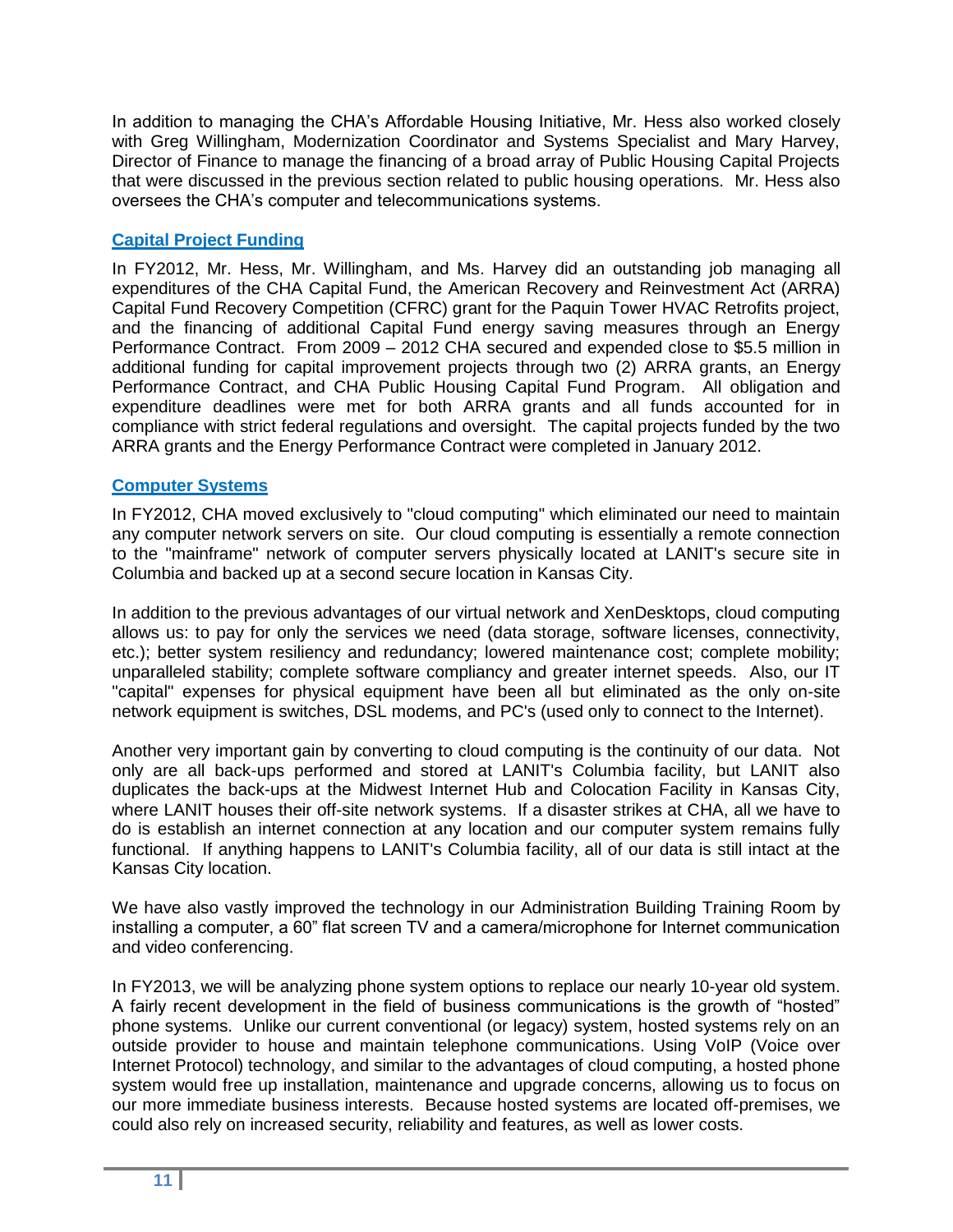# **PUBLIC HOUSING CAPITAL PROJECTS**

# **Public Housing Energy Efficiency Capital Projects 2009-2012**

CHA has pursued a very aggressive schedule of Public Housing capital projects from 2009- 2012. FY2012 saw the completion of these capital projects including the Paquin Tower HVAC Energy Retrofits and conversion to a hybrid geothermal HVAC system and a variety of energy performance contract improvements to all Public Housing developments.

These energy efficiency capital projects were funded from the following sources:

- Public Housing Capital Fund;
- ARRA Capital Fund Recovery Competition Grant; and
- Energy Performance Contracting

The total cost of these energy efficiency capital projects is as follows:

- Paquin Tower HVAC Energy Retrofits ........................................................\$2,787,750
- Energy Performance Contracting................................................................\$1,973,344
- **Total Energy Efficiency Capital Projects Completed .............................\$4,761,094**

The improvements to Paquin Tower have resulted in significant energy savings during the past year (July 2011-June 2012).

- Water & Sewer Savings...................\$15,054
- Electric Savings...............................\$25,007
- Gas Savings....................................\$58,425

**Total Annual Utility Savings ...............\$98,489**

# **FY2012 Public Housing Capital Projects**

In FY2012, the following Public Housing Capital Projects were completed. Funding for these projects came from the sources listed below for a total of \$667,537.

| $\bullet$                                                                   |  |
|-----------------------------------------------------------------------------|--|
| $\bullet$                                                                   |  |
| $\bullet$                                                                   |  |
| $\bullet$                                                                   |  |
| Fire Alarm System Upgrades J.W. "Blind" Boone Community Center<br>$\bullet$ |  |
| $\bullet$                                                                   |  |
| $\bullet$                                                                   |  |
| $\bullet$                                                                   |  |
| $\bullet$                                                                   |  |
| $\bullet$                                                                   |  |
| $\bullet$                                                                   |  |
| $\bullet$                                                                   |  |
| $\bullet$                                                                   |  |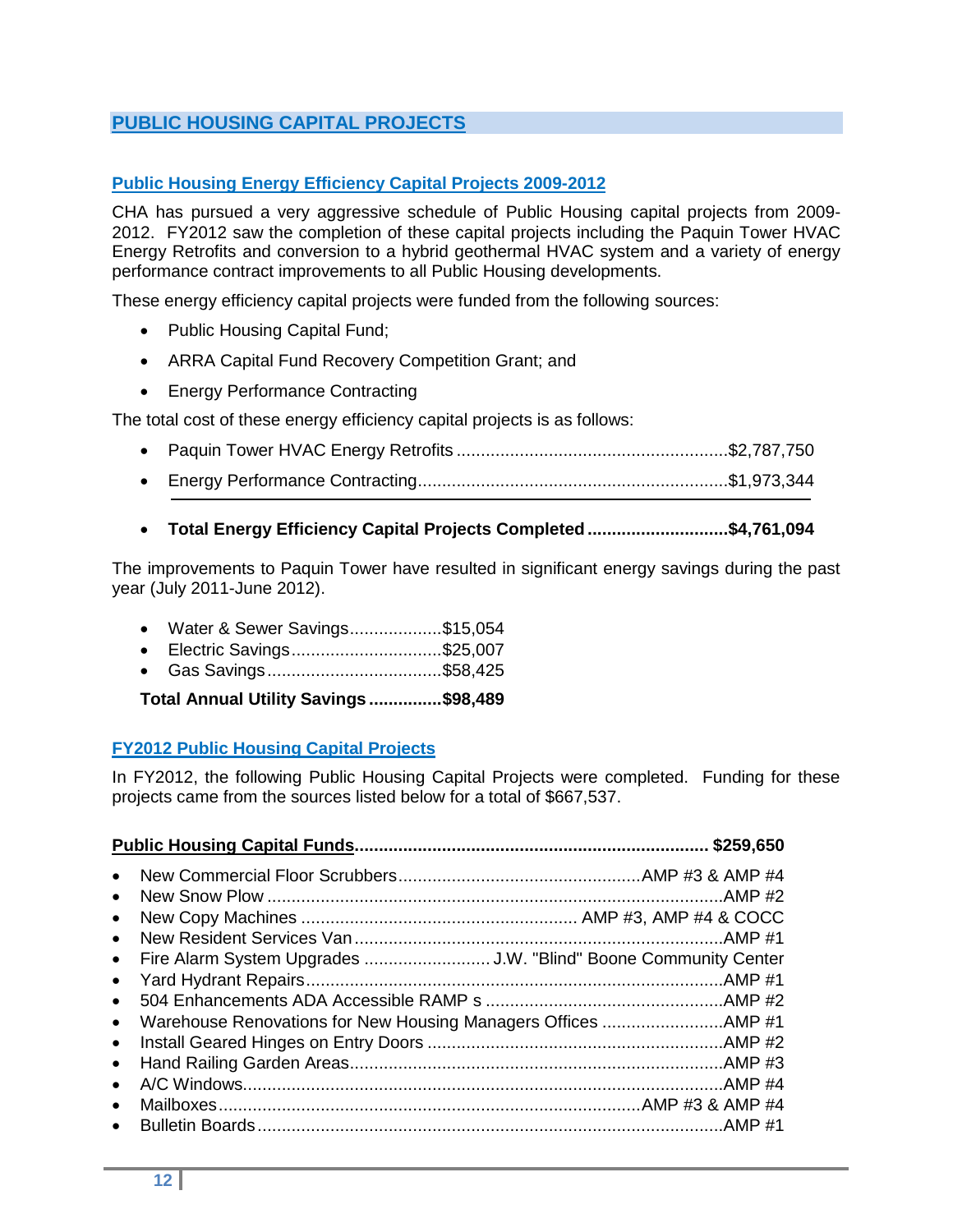| $\bullet$<br>$\bullet$<br>$\bullet$<br>$\bullet$<br>$\bullet$<br>$\bullet$<br>$\bullet$<br>$\bullet$<br>$\bullet$<br>$\bullet$<br>$\bullet$<br>$\bullet$<br>$\bullet$<br>$\bullet$<br>$\bullet$<br>$\bullet$<br>$\bullet$<br>$\bullet$<br>$\bullet$ | Retaining Wall Repairs AMP #2<br>Hand Railing  J.W. "Blind" Boone Community Center & Warehouse AMP #1 |  |
|-----------------------------------------------------------------------------------------------------------------------------------------------------------------------------------------------------------------------------------------------------|-------------------------------------------------------------------------------------------------------|--|
|                                                                                                                                                                                                                                                     |                                                                                                       |  |

# **FY2013 Public Housing Capital Projects**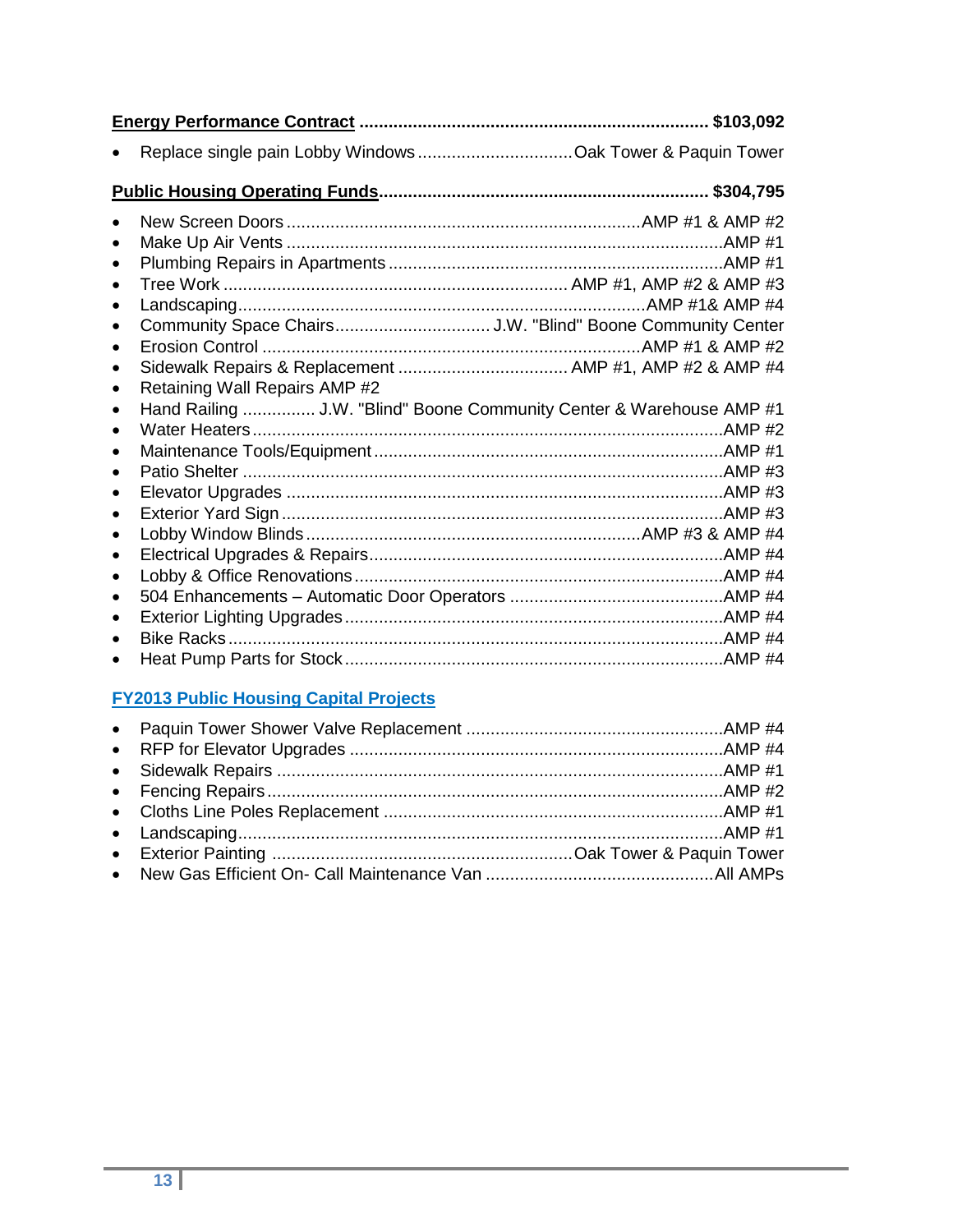# **City of Columbia Community Development Block Grant (CDBG) Funding**

The City of Columbia awarded CHA with CDBG funds in 2011 and 2012 for the following capital projects:

### **Oak Tower & Paquin Tower Alarm System Upgrades .............. Completion September 2013**

#### Revenue Sources

 City of Columbia CDBG Funds ...........................................................................\$100,000 CHA Capital Funds...............................................................................................\$10,000

#### Project Expenses

• Install New Alarm Panels, Smoke Detectors, Heat Detectors, Wiring, Addressable Pull Stations and Audible/Strobe Alarms in the common areas.

Total Project Expenses ................. \$110,000

#### **Park Avenue Child & Family Development Center .................. Completion September 2014.**

#### Revenue Sources

#### Project Expenses

• Install New HVAC Systems, New Energy Efficient Windows and Doors, New Lighting Systems, Plumbing Retrofits and Green Room Renovations.

Total Project Expenses ................. \$125,000

#### **HUD Labor Relations Monitoring Review**

Michele Green, Senior Labor Relations Specialist conducted a monitoring review on June 27, 2012. The review focused on three areas: Federal Labor Standards Compliance, Maintenance Wage Determinations, and Semi-Annual Labor Enforcement Reporting. Ms. Green reviewed the established procedures for the administration, compliance, and enforcement responsibilities.

A total of (13) construction projects were audited.

- Projects Totaling \$3,952,736.89 from October 2008 through September 2011.
- Projects included Capital Funds, ARRA Formula Grant & the ARRA CFRC Grant

Ms. Green was satisfied that CHA is in compliance with all Federal Labor Standards and there were only two recommendations from this audit.

- Print a copy for files when checking if a contractor has been debarred;
- Make notes or sign the certified payrolls after they have been reviewed;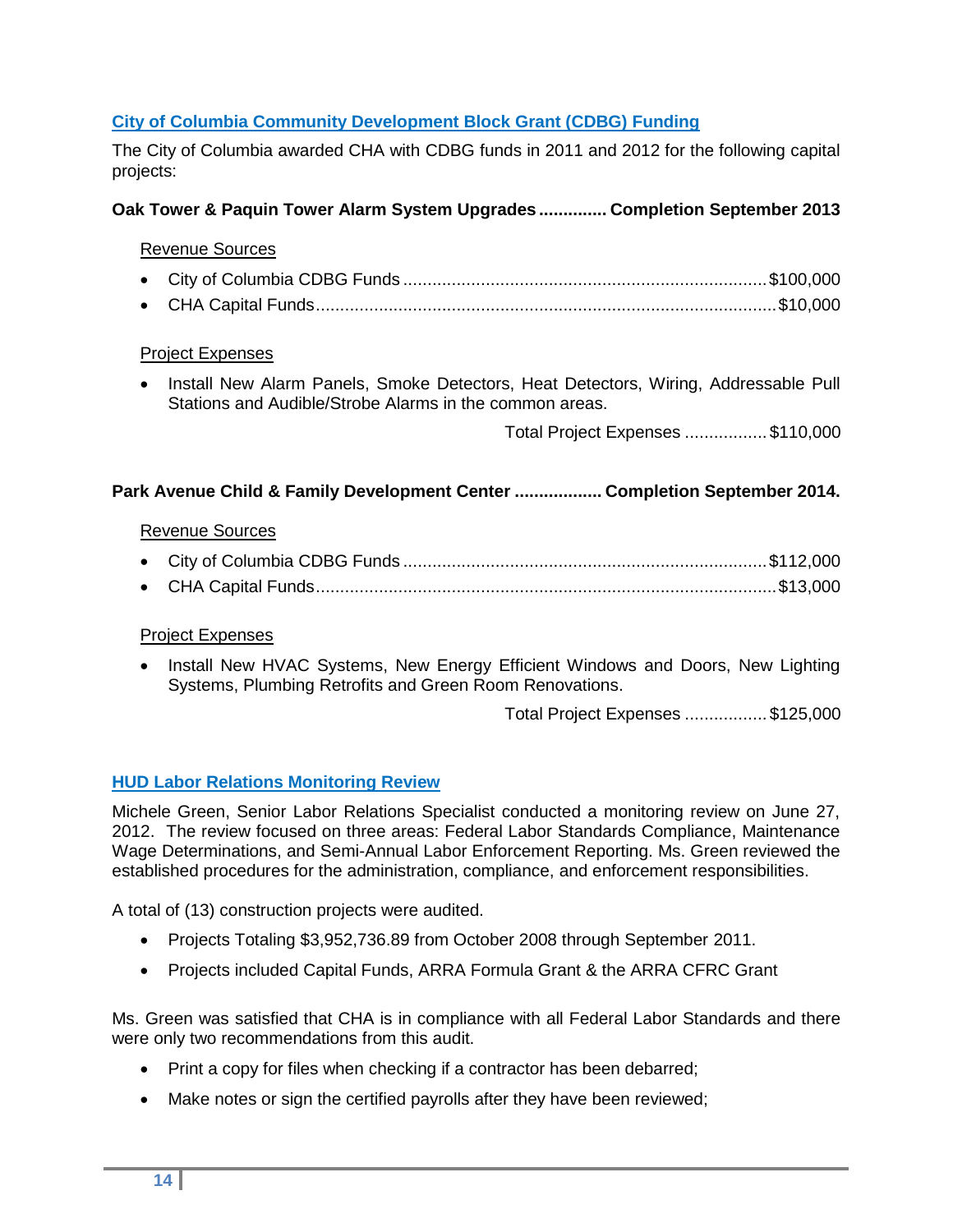# **Safe & Successful Neighborhoods**

Building on our strong foundation of effective program management and well-maintained properties, CHA has focused its efforts on providing safe neighborhoods and services that help families become self-sufficient. Housing assistance alone will not help families break the cycle of poverty. They also need safe environments and supportive services to enable them to work toward self-sufficiency. Safe and self-sufficient families create safe and successful neighborhoods where families can achieve their goals.

#### **SAFETY DEPARTMENT**

The safety of our Public Housing neighborhoods continued to increase in FY2012 through a combination of consistent lease enforcement, zero tolerance for violent or drug-related criminal activity, The Crime-Free Housing Addendum, and effective monitoring and reporting of criminal activity by the CHA Safety Department has continued to have an positive influence. CHA Safety Department incident reports and police reports of criminal activity have dropped significantly for the third year in a row.

Columbia Police Officer Mark Brotemarkle has almost completed his second year as the Director of Safety. Officer Brotemarkle has continued on strengthening CHA's cooperative working relationship with the Columbia Police Department and with Public Housing and Resident Services staff. Department credibility with Columbia Police Officers has continued to improve and new working relationships have been established with officers as well as other CHA staff. Mark Brotemarkle has communicated with City and State Prosecutors to assist them in prosecution of criminal acts on Columbia Housing Authority Property.

The Safety Department increased their efforts to be more proactive in their efforts to engage public housing residents in efforts to improve neighborhood safety while also focusing on preventing incidents caused by non-residents. These efforts included: 1) Move-in visits with new residents; 2) Increased efforts to check the identity of non-residents on CHA property; 3) Surveillance of units where criminal activity and other lease violations are suspected; and 4) Increased positive interaction with residents.

New Move in Visits has been received well by tenants. The Safety Department goals for New Move in Visits are to get a feel for the new tenant, let the tenant know we are here to help and may be able to help resolve issues or concerns they have, build relationships with Safety personnel.

The spring of 2012 saw a spike in criminal activity associated with large crowds at Douglass Park that spilled out of the park and had a negative impact on our neighborhoods. For the most part, perpetrators were non-residents who had been attracted to large gatherings in the park. Due to the extremely hot weather, the summer of 2012 was quiet compared to previous summers. This was due in part to the Moonlight Hoops program being moved from Douglass Park to the Armory.

There were still a few serious incidents this summer and CHA Safety Officers saw a significant increase in threats made toward them. The increase in threats may have been caused by our increased efforts to check the identity of non-residents on CHA property. The Safety Department may be interfering with those interested in being involved in criminal activity,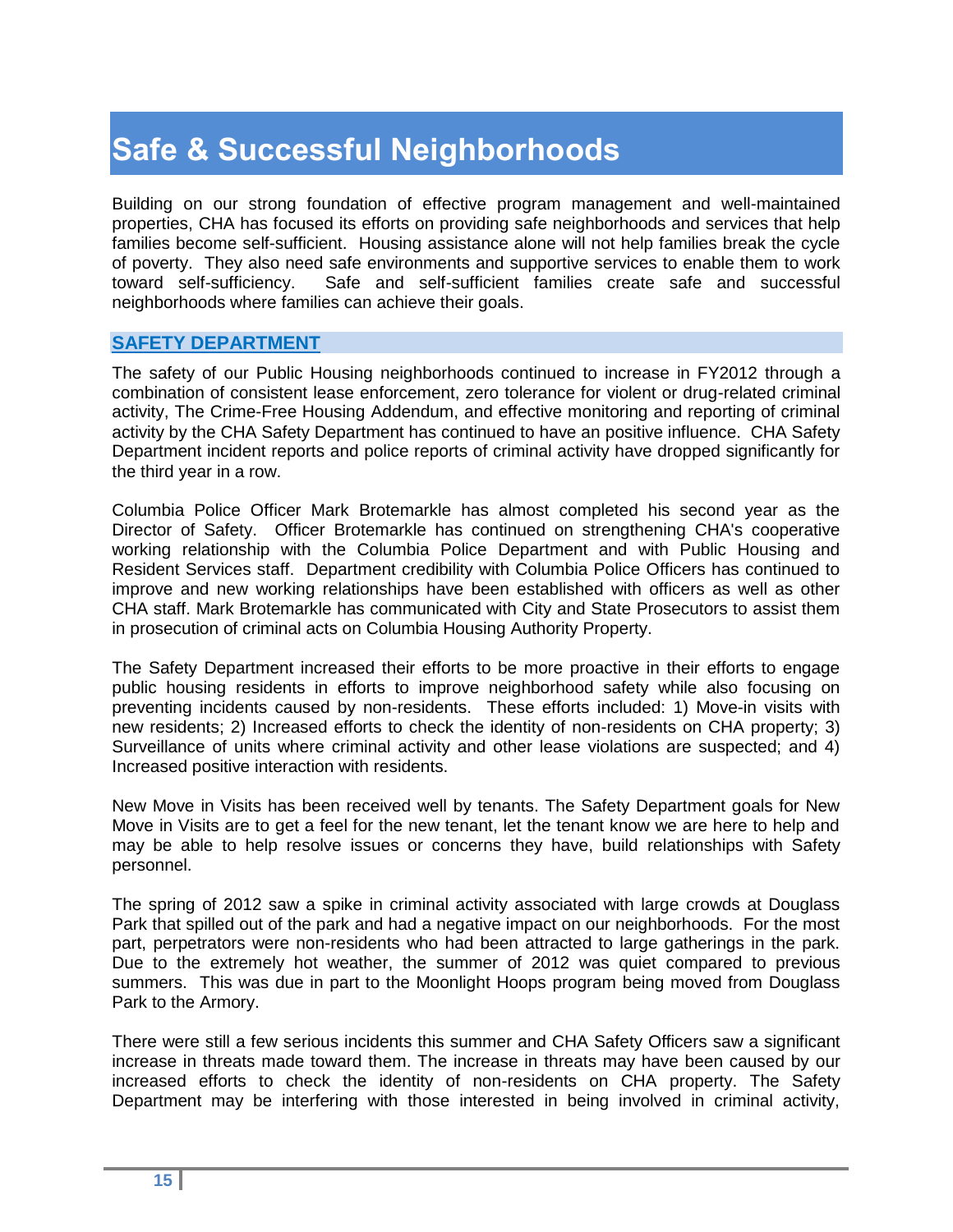causing those people to try and intimidate Safety Officers and get them to leave the area. The increase in check subjects appears to have reduced criminal activity on our property.

Safety believes there are less than ten and typically fewer than five of our units involved in criminal activity at any one time. With the assistance of Site Managers, Residents and Maintenance personnel, Safety identifies units which are likely involved in activity which will disrupt the peace and safety of other residents. Safety conducts surveillance, checks subjects and speaking with residents of suspected units in an attempt to figure out exactly what is taking place and find solutions with the assistance of other Columbia Housing Authority Departments and Columbia Police.

Safety works closely with Site Managers, Resident Services and Maintenance to identify possible Units of concern. Safety reports of law and lease violations offer an opportunity for residents to be accountable, leading to the potential to be responsible, successful, and independent. Safety Officers frequently recommend services to be provided through the Site Manager or Resident Services and work with them to resolve issues which disruptive to the neighborhood and other residents.

The Safety Department is committed to our residents being successful by helping to hold them accountable, leading to responsibility and success. Mark Brotemarkle will be transitioning to his full-time position in January 2013. Mr. Brotemarkle looks forward to increased interaction with public housing residents and seeking their assistance in further increasing their safety and the reduction in criminal activity in our community.

Safety Departmental changes and accomplishments in FY2012 include:

- Creating a part-time Administrative Assistant position to assist the Director of Safety.
- CHA Safety Officers continue move-in visits with new residents welcoming them and letting them know The Safety Department is here to answer questions and provide service.
- The Director of Safety continues reviewing all calls for service reported by the Columbia Police Department on CHA property.
- Current staffing times and days are covering the majority of calls for service. Site Managers utilize Mr. Brotemarkle during the days he is in the office.
- Improved monitoring to assure documentation of all incidents on CHA property.
- Continued working relationship with the Joint Communication and Information Center (JCIC).
- Review of the Cooperative Agreement with the Columbia Police Department and JCIC..
- Utilization of information from JCIC to enhance the scope of the cooperative agreement with Columbia Police Department.
- Quarterly meetings between Safety Officers and Public Housing Site Managers.
- Managed the annual 4th of July cookout at three different CHA public housing sites with the help of volunteers and CHA staff. This was the 8th year of the event which promoted neighborhood safety and discouraged the illegal use of fireworks on CHA property.
- Improved Safety Department telephone call monitoring and call forwarding to cellular phones to improve the rate of caller contact with a Safety Officer instead of voicemail.
- Random monitoring of Paquin Tower entrances after 5:00 p.m. to deter non-residents from entering the building without authorization and reduce drug-related criminal activity.
- Monthly review of Trespass List to maintain viability for prosecution and reasonableness.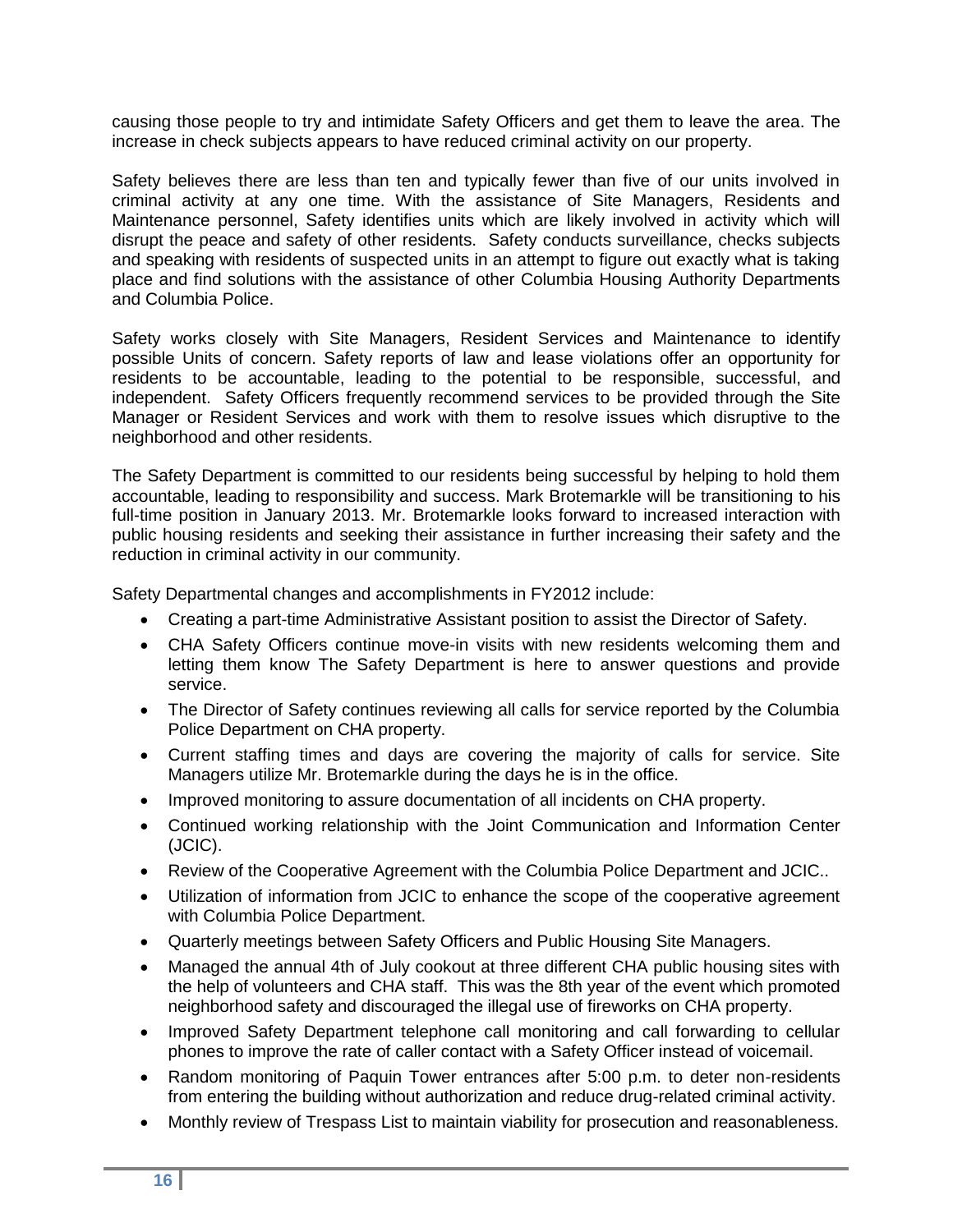# **Departmental goals for FY2013 include:**

- Updating the cooperative agreement with Columbia Police Department.
- Expanding the use of mobile and fixed security cameras.
- Reviewing and updating CHA disaster and emergency response plans.
- CHA employee and resident safety training.
- Assisting with the development and maintenance of neighborhood watch programs.

#### **RESIDENT SERVICES**

The CHA Resident Services Department is a multi-faceted department that offers Resident and Community Services that promote education, self-sufficiency, and independent living.

As noted previously, the CHA has greatly expanded our Resident Services Department over the past seven years with the goal of transforming CHA into an agency focused on helping our families achieve self-sufficiency and independent living. CHA has created strong partnerships with multiple health, education, and social service agencies and also used our not-for-profit corporation, CHA Low-Income Services, Inc. (CHALIS) to secure significant new funding to meet the needs of our families.

The department is composed two Resident Services Coordinators, two Family Self-Sufficiency Coordinators, Moving Ahead Program staff, and the Youth Community Coalition staff. Becky Markt serves as the Director of Resident Services and the Director of the Youth Community Coalition.

The department has three overarching goals:

- Helping Children and Youth Succeed in School and in Life
- Supporting Families Working Toward Self-Sufficiency; and
- Enabling Seniors and Persons with Disabilities to Live Independently

Two Resident Services Coordinators work directly with public housing residents to connect them with resources to help them work toward self-sufficiency and live as independently as possible. One coordinator splits her time between Paquin and Oak Towers while the other works at our Downtown and Bear Creek family sites.

#### **Family Site Service Coordination**

Resident Services Coordinator, Janie Bowen documented 943 contacts with residents in FY2012. Usage of the Annie Fisher Food Pantry also increased this year from 9,038 visits in FY2011 to 12,426 in FY2012.

Goals for next year include strengthening partnerships with community agencies and organizations to provide more programming for residents. Strong community partnerships are vital to the department's ability to refer residents to services that meet their needs. In FY2012 509 referrals were made for services. One partnership with the Columbia Office of Neighborhood Services has resulted in a leadership development class provided to residents on the first Friday of each month.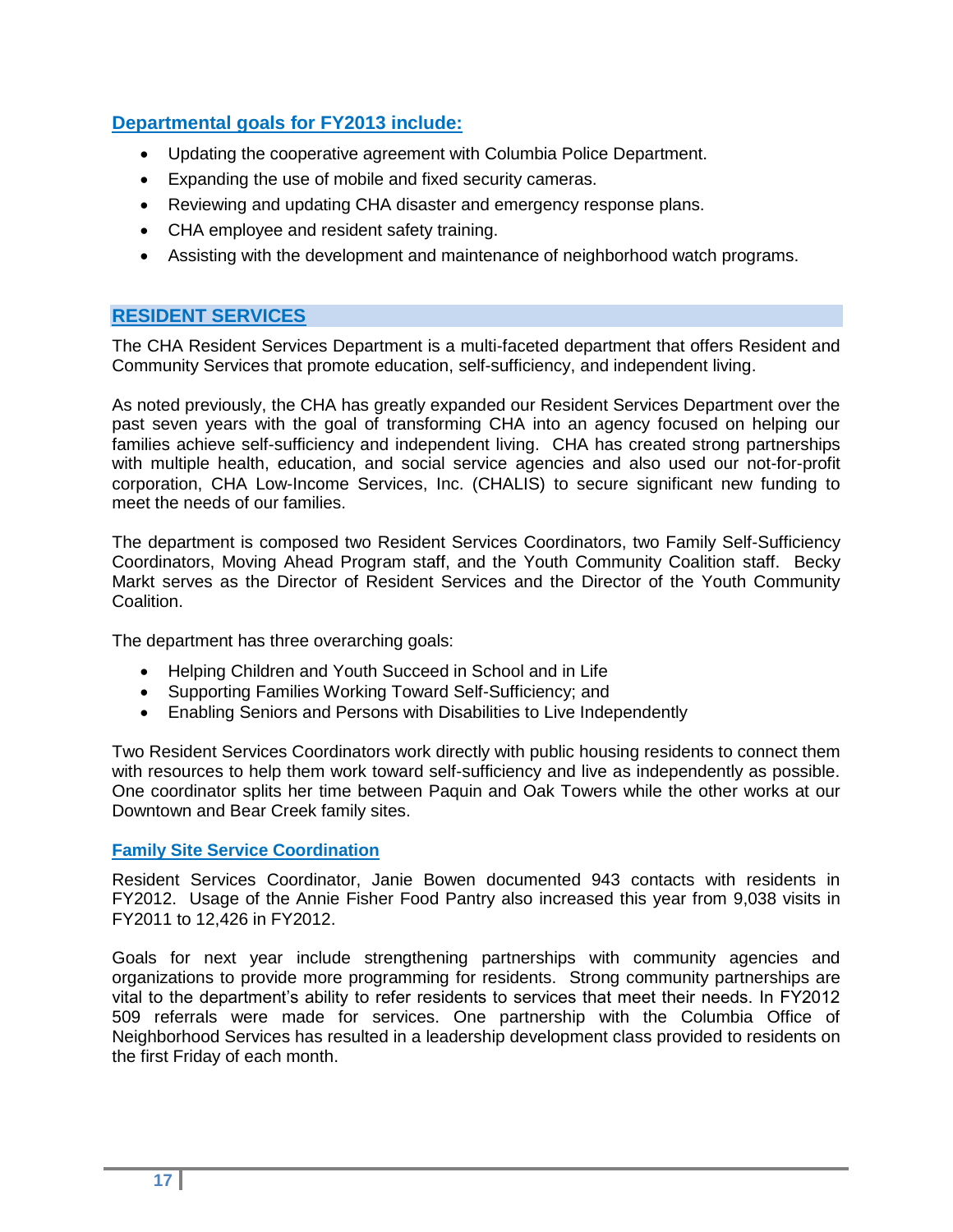In FY2012, Ms. Bowen partnered with community agencies to implement community-building activities for residents including a Health & Nutrition Fair, Family Holiday Party, Spring Planting Day, Leadership Fridays, and Exercise Classes.

Ms. Bowen's full-time position is funded by a HUD Resident Opportunities for Self-Sufficiency (ROSS) Service Coordinator grant which was successfully renewed for FY2012 - 2015. The purpose of this grant is to promote self-sufficiency through coordination of public/private support services and empowerment activities.

#### **Independent Living Program**

The Independent Living Program is designed to help Public Housing residents remain living as independently as possible with an emphasis on serving the elderly and persons with disabilities. Services are designed to enhance independent living skills while also intervening with residents who are in crisis and at risk of losing their housing assistance. In FY2012, 145 of 159 residents who have received service coordination were able to retain their housing.

April Steffensmeier is the Resident Services Coordinator serving Oak and Paquin Towers. In FY2012 she worked with Burrell Behavioral Health to develop on-site services for residents of Paquin Tower. Group activities and individual services are provided.

She also worked to help residents adapt to the new no-smoking policy introduced on three floors at Paquin Tower and two floors at Oak Towers in FY2011. Funding and support made available through Columbia/Boone County Public Health and Social Services provides residents with ongoing smoking cessation classes.

Ms. Steffensmeier's position is funded by a City of Columbia Social Services Grant as well as Paquin and Oak Towers Resident Services funds.

#### **Family Self-Sufficiency Program**

CHA has two full-time Family Self-Sufficiency (FSS) Coordinators, one for Public Housing residents and one for Section 8 participants. Public Housing and Section 8 families who enroll in the FSS program work with the FSS Coordinators to develop five-year family self-sufficiency plans. FSS Coordinators help families to access services and training programs that help them develop the tools to work toward self-sufficiency. As family income increases, matching funds from rent increases are placed in escrow for families to use when they complete their plan. Escrow funds can also be used for education, home ownership, and starting a small business. FSS Participants are encouraged to complete CHA's Money Smart program and/or the Home Buyer Education Class.

Goals for FY2013 include:

- Continue to build caseload to a maximum of 75 individuals per coordinator;
- Increase the number of Section 8 participants pursuing a homeownership track;
- Move at least 14 unemployed Public Housing FSS participants to employment through the REWARD program.

#### **Section 8 Family Self-Sufficiency Program**

The Section 8 Family Self-Sufficiency (FSS) program was managed by Gary Anspach again during FY2012. Mr. Anspach had a net gain of 12 additional participants during the year. Three participants graduated from the program successfully and 15 new participants were added. Mr. Anspach had 633 contacts in FY2012, an average of 53 contacts per month.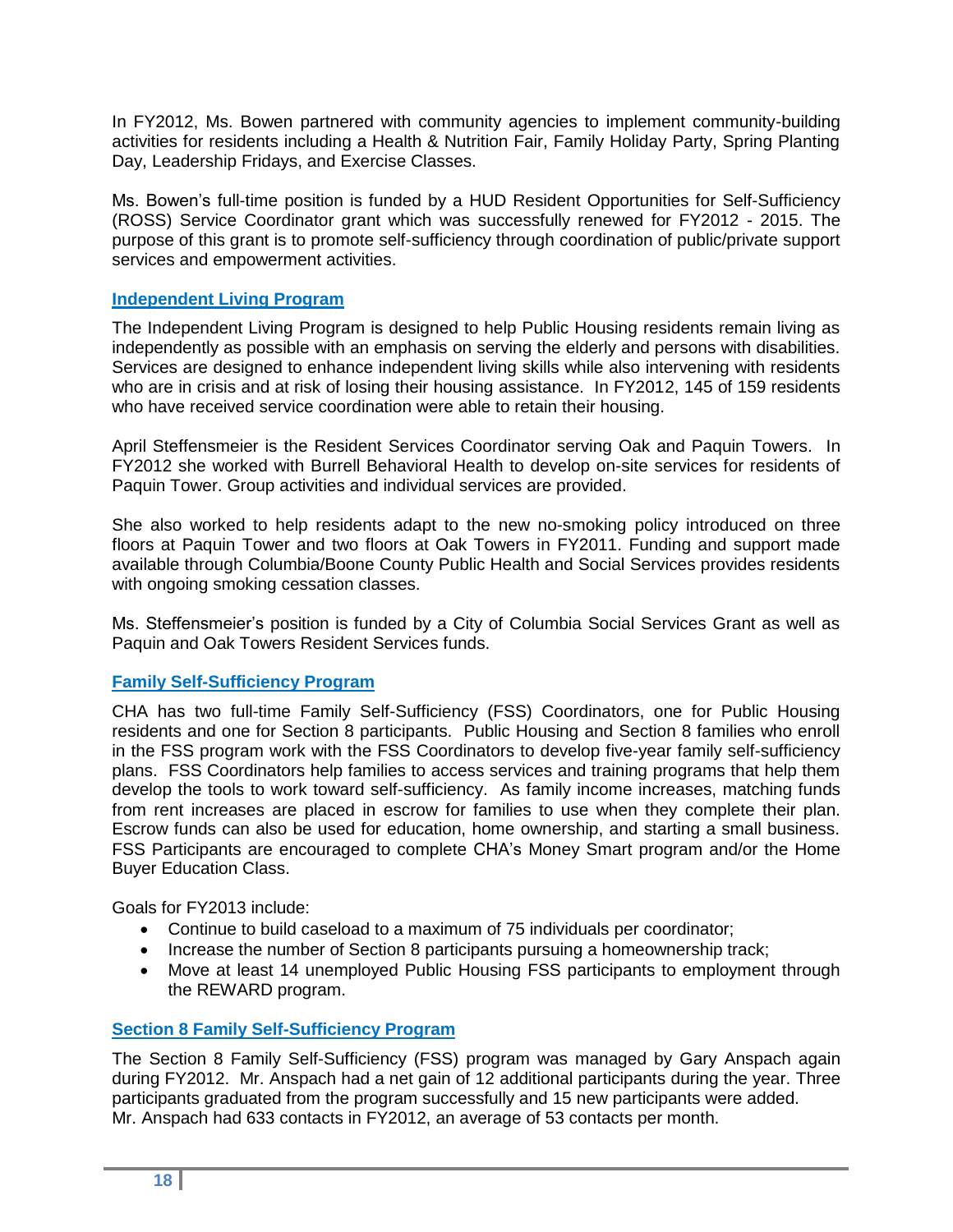In 2012, the Section 8 FSS program produced the following results:

| • Average escrow payout for each graduate: \$2,612.87     |
|-----------------------------------------------------------|
|                                                           |
|                                                           |
| • Total money in escrow for all participants: \$81,220.15 |
| • Average money in escrow per participant: \$2,800.69     |
|                                                           |

Mr. Anspach's position is funded by a grant from the U.S. Department of Housing and Urban Development and has been renewed for FY2013.

#### **Home Buyer Education Class**

Mr. Anspach was certified as a HUD Certified Housing Counselor in February 2012 and continues to facilitate a program to encourage homeownership with funding through the City of Columbia Community Development Block Grant. The Home Buyer Education class is open to the public. The Home Buyer Education Certificate plus 4 hours of one-on-one counseling is a requirement for individuals seeking help with a first-time home purchase or the purchase of a home through the City of Columbia's Neighborhood Stabilization Program. A total of 107 individuals completed the course in FY2012.

#### **Public Housing Family Self-Sufficiency Program**

The Public Housing Family Self-Sufficiency (FSS) program was implemented in 2008 and currently has 57 participants. Cornellia Williams is the Public Housing Family Self-Sufficiency Coordinator.

Ms. Williams had 856 contacts with residents in FY2012. Of those contacts, 316 resulted in referrals for services to some 47 partnering agencies. Eight participants are currently escrowing savings for a total of \$1161 each month.

Ms. Williams' position is funded by a grant from the U.S. Department of Housing and Urban Development and has been renewed for FY2013.

#### **Money Smart**

Cornellia Williams is also CHA's Money Smart Instructor. Money Smart is a comprehensive financial education curriculum designed by the FDIC. The Money Smart curriculum helps individuals build financial knowledge, develop financial confidence, and use banking services effectively.

CHA initiated Money Smart in 2005. Since that time 493 people have graduated from the 10 session program. A total of 46 people graduated in FY2011. Graduates continue to receive counseling after graduation in order to improve their credit reports and financial management skills. There is no cost for the program and it is open to the public. Money Smart is a requirement for CHA's Section 8 Homeownership Program and qualifies for the City of Columbia Neighborhood Stabilization Program.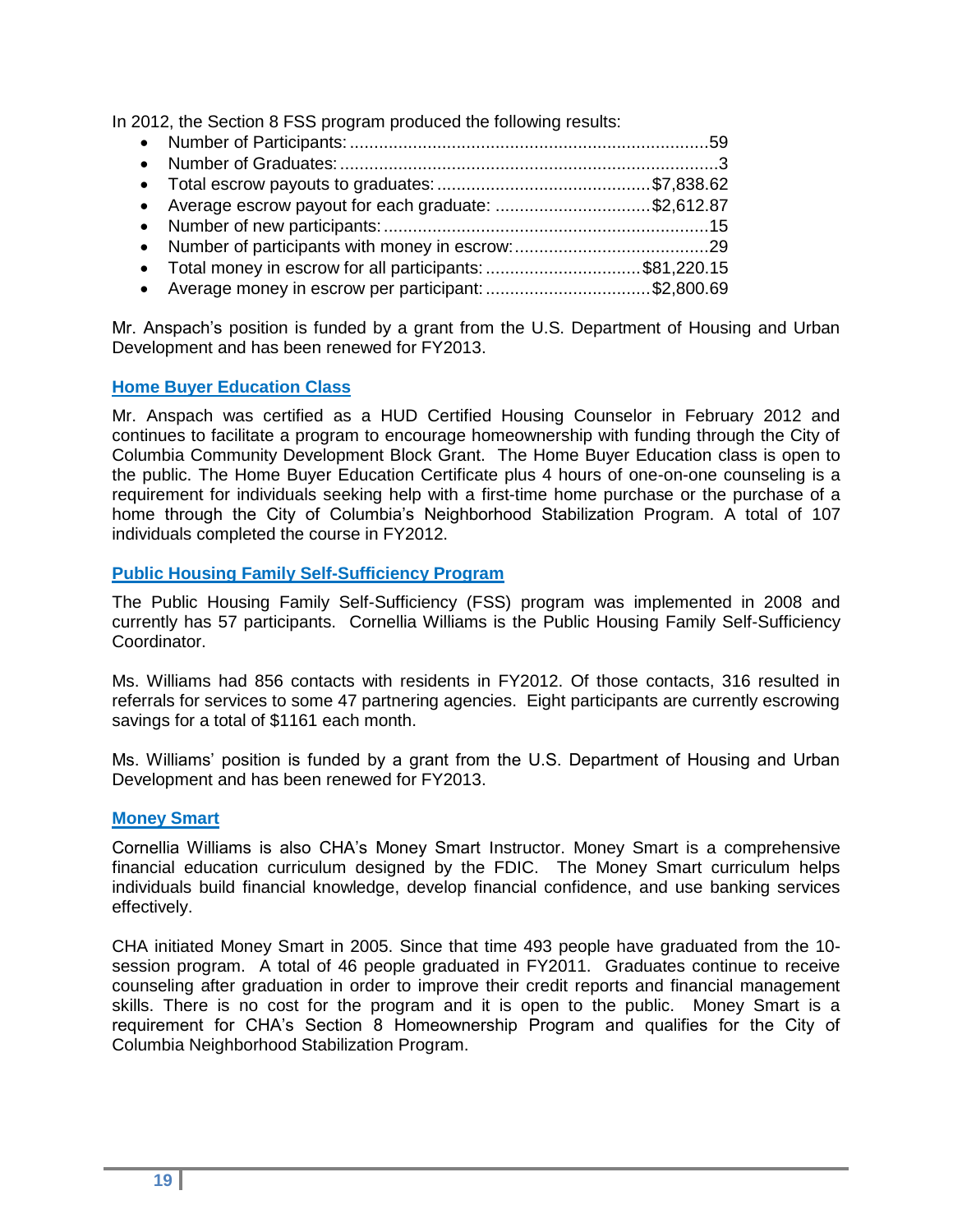#### **REWARD Program**

Cornellia Williams is also the Coordinator of another new CHA program. Residents Empowered: Working and Reaching Dreams (REWARD) is a supportive job placement and on-the-job training program. The REWARD program serves individuals living in Public Housing who are currently unemployed, and who have been unemployed for three or more consecutive months.

The REWARD Program offers employers an incentive to hire a CHA resident. Up to \$2500 in employment subsidy is provided for each participant. The employee gains skills, regains confidence and builds their work history which makes them more employable at the end of their 6 - 8 week experience.

Ms. Williams works closely with the employer, employee, and the employee's family throughout the training period to promote success in the workplace and at home. In FY2012, 10 of the 11 who have completed the program remain employed beyond the training period. Eight local businesses are providing employment opportunities.

#### **Youth Community Coalition**

In FY2012 the Youth Community Coalition (YC2) was very successful in reaching the youth and adults in our community with important information, organizational tools and community events designed to reduce substance abuse by the youth in our community. These many activities are funded through a grant from the Substance Abuse and Mental Health Services Administration, a grant from the Missouri Foundation for Health, and several smaller grants. Ryan Worley works directly with Ms. Markt as the YC2 Coordinator.

#### **America's Promise Alliance – 100 Best Communities for Youth**

In 2012, YC2 was again successful at helping Columbia earn the designation as one of the 100 best communities for youth by the America's Promise Alliance. YC2 recently received notice that Columbia has earned this recognition for the third year in a row.

#### **21st Century Learning Communities – Community Learning Project**

YC2 continues to receive grant funding from the Missouri Department of Elementary and Secondary Education for a collaborative effort involving the Columbia Public Schools, University of Missouri, University Y, Columbia Housing Authority, Moving Ahead Program, Fun City Youth Academy, and Boys & Girls Club.

This YC2 Community Learning Project is a collaborative effort to help low-income students achieve grade level expectations by increasing the capacity of neighborhood afterschool and summer school programs serving low-income students. The effort funds 15 part-time staff and 5 AmeriCorps Volunteers.

#### **Safe Places Program**

In FY2012, YC2 partnered with Rainbow House to bring the National Safe Places Program to Columbia to provide children and youth with a safe place to go 24-hours a day. More than 20 Safe Places have been enlisted since the beginning of the program and include every fire station in the city.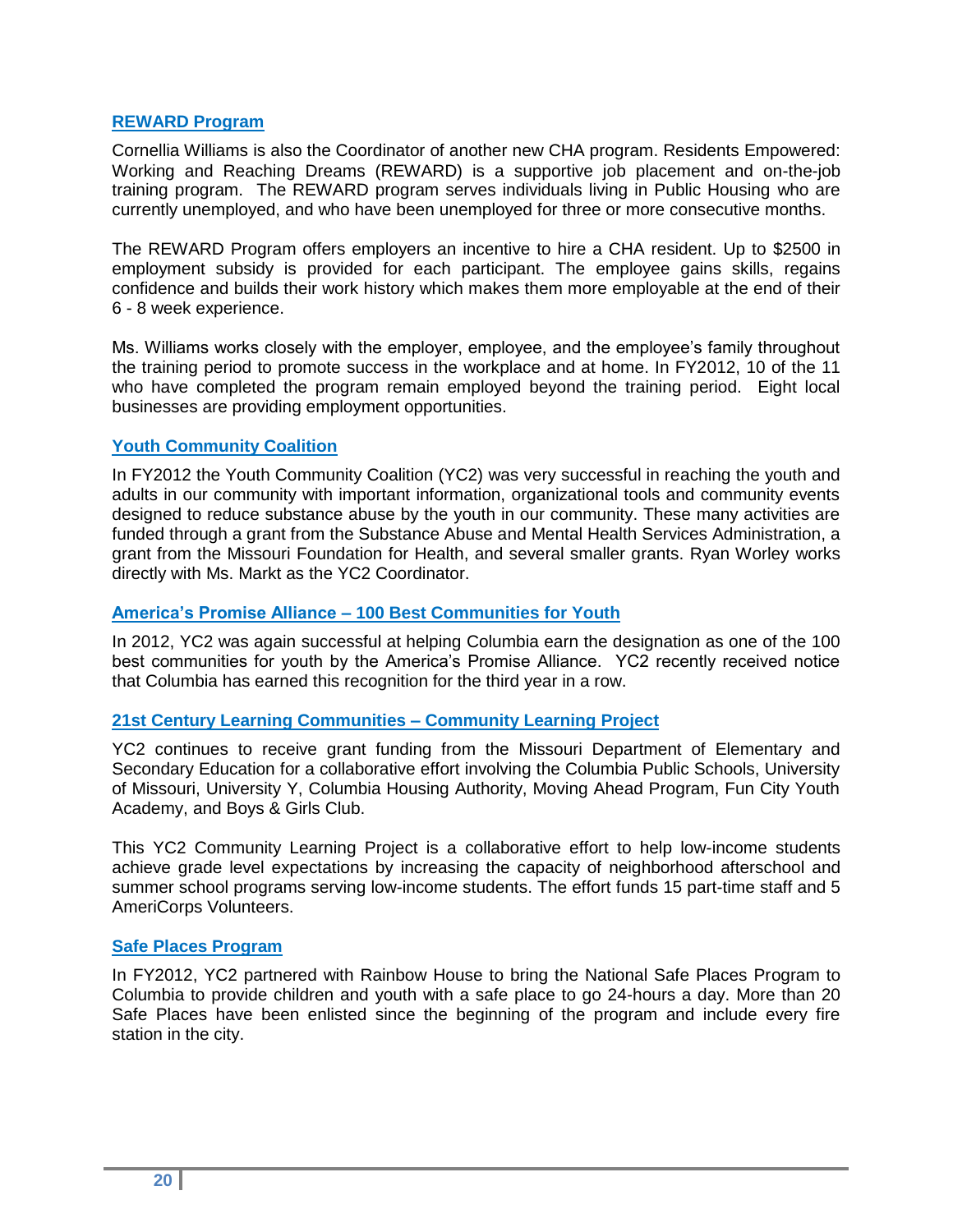### **Teen Outreach Program**

YC2 also partners with the Columbia/Boone County Health and Social Services Department on the Teen Outreach Program (TOP). The program targets junior high and high school students and encourages volunteer service through service learning.

Goals for YC2 in FY2013 are:

- To lead the charge in aligning community efforts around reducing the achievement gap;
- $\bullet$  To expand the mission of the Coalition to serve youth and young adults ages  $0 25$ ;
- To have a "Safe Place" partner facility within one mile from any child in need;
- To develop new local, regional and national partnerships; and
- To increase the capacity of similar coalitions in Boone County working to help youth make healthy choices.

#### **Moving Ahead Program**

The Moving Ahead Program was created to provide an after-school and summer academic enrichment program that helps youth succeed in school by providing one-on-one tutoring of students paired with mentoring, positive role models, and cultural and social activities. Student attendance is mandatory in order to achieve measurable outcomes. Parental involvement is strongly encouraged. Close communication with teachers and other school staff ensure that academic performance and social skills are monitored and positive results are achieved.

In FY2012, Mr. Louis Gatewood was appointed as the Program Coordinator and he has made significant program improvements during this time while also increasing the number of youth served. He is currently supported by 5 part-time employees and additional specialized staff supplied through the YC2 Community Learning Project. The program also benefits from thousands of hours of volunteer service from more than 50 volunteer tutors, the majority of whom are University of Missouri students. The program has an average attendance of 46 students per day, of whom at least 50% are current beneficiaries of Public Housing or the Housing Choice Voucher Program.

The following items describe the major accomplishments of the Moving Ahead Program during the last 12 months:

- Total number of youth served: ..................... 105
- Units of service (1 student/hour):............ 28,440 hours

Moving Ahead students completed the 2011/2012 school year with the following reported school performances:

- 51% were at or above grade level for reading
- 83% progressed to the next reading level
- 70% were at or above grade level expectations for Math
- 74% progressed to the next Math level
- 77% had satisfactory homework completion
- 87% had good attendance
- 83% were without concerned discipline or referral.

Moving Ahead is funded in part through a social services contract with the City of Columbia and through the YC2 Community Learning Project which is funded by the Missouri Department of Elementary and Secondary Education.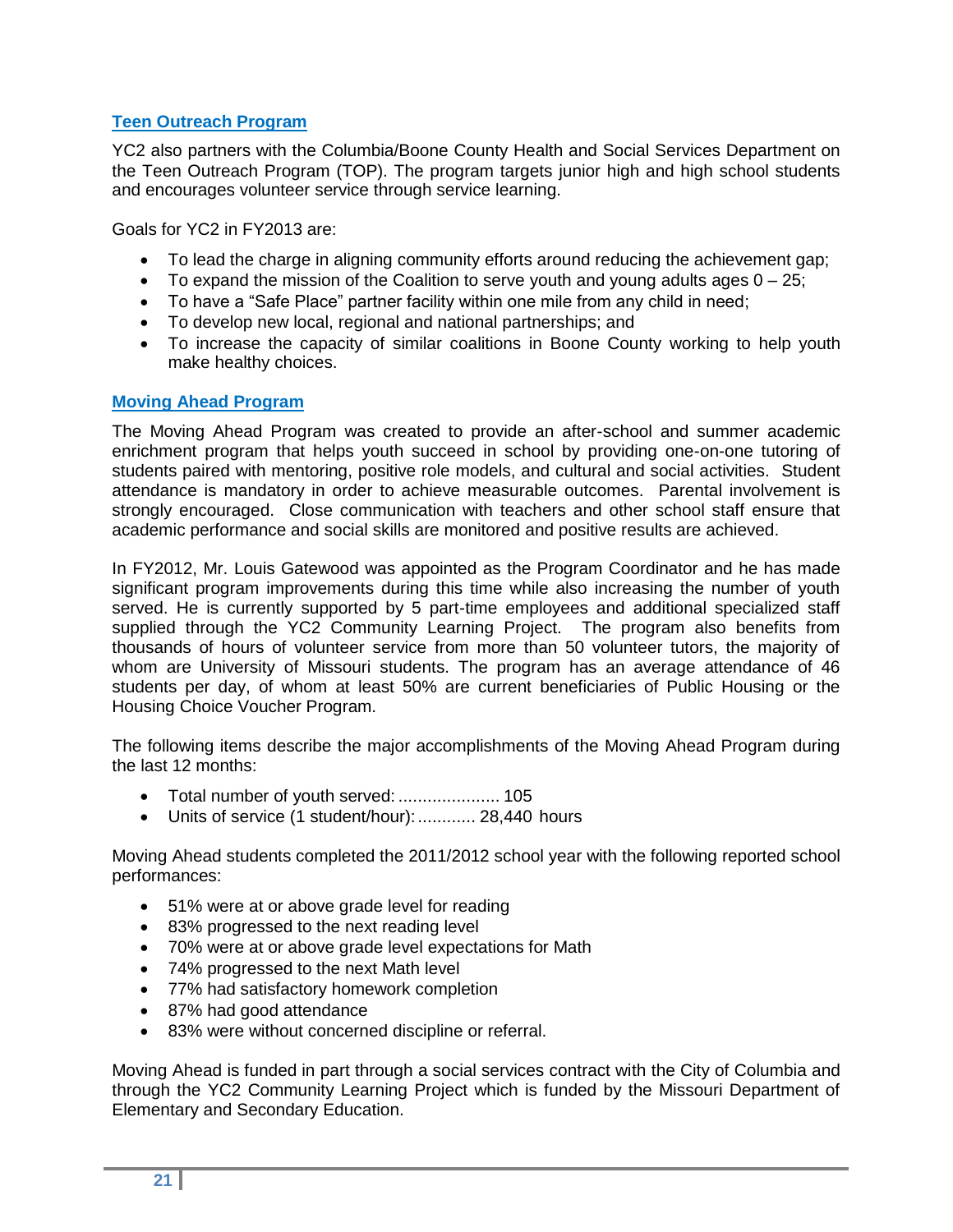Goals for FY2013 include continued efforts to diversify funding and fund the expansion of the program to include a full-day summer school program for the six weeks between the end of the District Summer School and the start of the regular school year.

### **Home School Liaison**

In FY2010, CHA was awarded a three-year Title II grant to create a full-time Home-School Liaison to work with the families living at our Bear Creek family site. Erin Vincent continued in that role for FY2012, the third and final year of the program.

In FY2012, Ms. Vincent has provided 2,400 service hours to 84 youth. Thirty-four parents have participated in the program and thirty-four (100%) have expressed satisfaction. Ms. Vincent continued successful activities in FY2012 including:

- Walking School Bus 15 students walk 2 miles each way
- Bus Stop Breakfast Snacks for walking and bus students
- Family Meetings establishing family action plans and goals
- Onsite Parent/Teacher Meetings
- Outside the Box Entrepreneurial Initiative
- Teen Outreach Program at Hickman and Oakland
- Family Nights
- Computer Lab/Homework Drop-In Assistance

In FY2013, Ms. Vincent's activities will be continued with funding through the YC2 Teen Outreach Program, Moving Ahead, and Resident Services Funds.

#### **Powered By Moms – Moms Preparing Children for Success in School and Life**

In FY2013, Ms. Vincent will also be introducing our new Powered By Moms Program which is designed to assist mothers of children ages  $0 - 5$  years old in preparing their children to be ready to enter and succeed in school. This program has been approved for \$69,040 in funding through the Heart of Missouri United Way's Community Impact funding.

Powered by Moms will provide community-based supplemental education services by working with Pre-K providers to help low-income mothers of preschool children living in Public Housing support grade level skill attainment in the home. There are 166 children ages  $0 - 5$  living in 115 CHA households. The program is an expansion of a current CHA Resident Services program and is adapted from an evidence-based mentoring and home visitation program piloted, tested and evaluated by MU Extension for more than a decade.

Each mother of a preschool child will be paired with an experienced mother who will provide support as parent and child participate together in workshops and exercises designed to prepare the preschool child for Kindergarten; while providing the parent with the skills and practices that promote school readiness and continued academic success in the home. A fulltime family development specialist will coordinate the training elements of the program, identify partners and mentors, provide case management, conduct home visits, facilitate communication between school and parent, and provide referrals to promote other community services such as First Chance for Children, Lend & Learn, Parents as Teachers, Head Start, etc.

Powered by Moms will serve at least 40 children age  $0 - 5$  each year. Powered by Mom parent participants will also be encouraged to enroll in CHA's voluntary Family Self-Sufficiency program where they will establish a 5 year plan for self-sufficiency, complete the Money Smart Financial Literacy Course, and prepare for home ownership.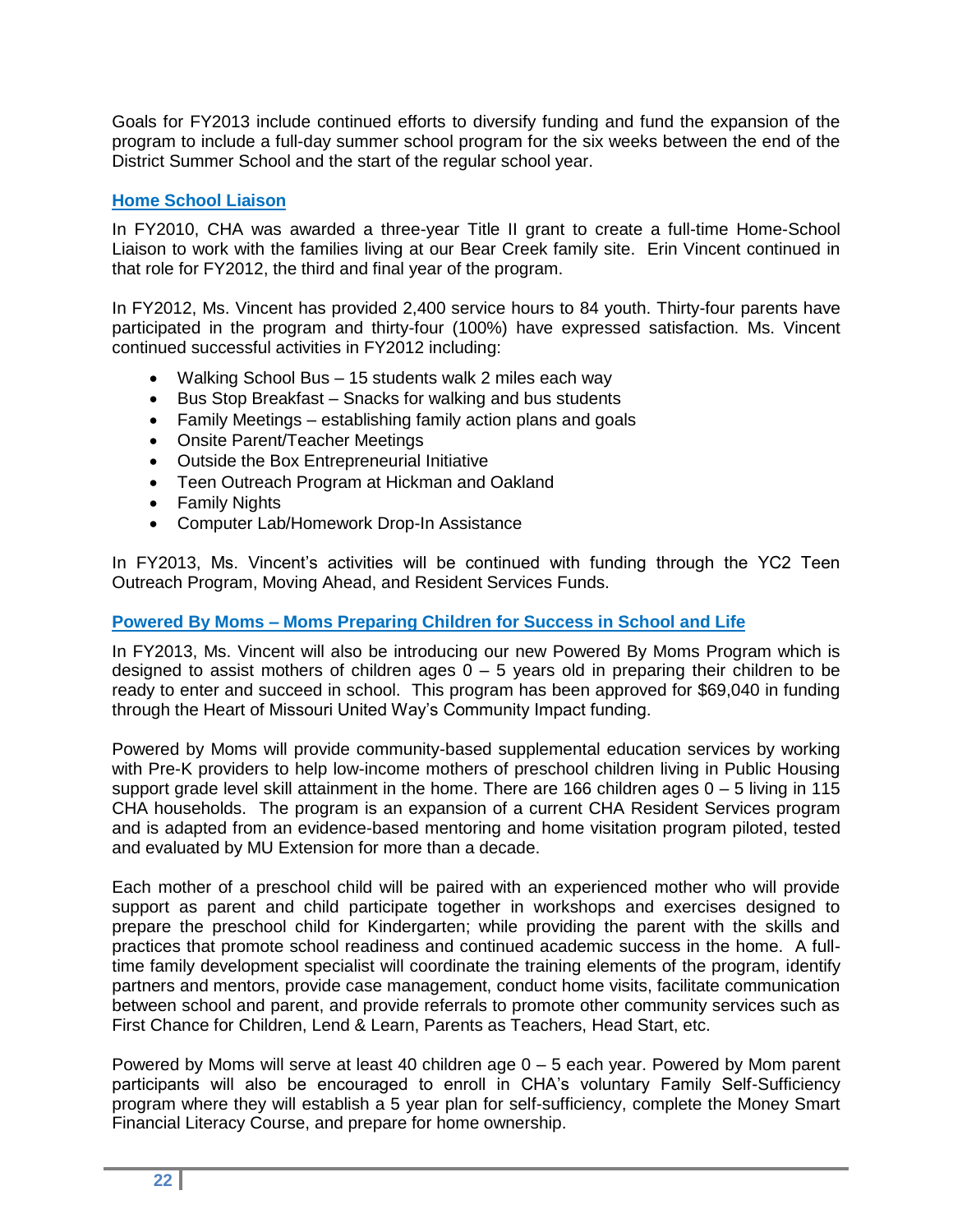# **AFFORDABLE HOUSING INITIATIVE**

On February 10, 2012, the CHA published a Request for Qualifications (RFQ) to solicit qualifications from experienced consultants and/or development firms to assist the CHA in developing and implementing a long-range strategic plan for the development of new affordable housing and the long-term, multi-project revitalization of up to 294 public housing residential units in CHA's Downtown Family Sites. The RFQ was authorized by the CHA Board of Commissioners at their annual planning retreat held on November 16, 2011 as part of their strategic planning process for the development of affordable housing that was initiated at the annual planning retreat on September 18, 2007.

In May, 2012, the CHA launched its Affordable Housing Initiative with the goals of strengthening and revitalizing neighborhoods located in the Heart of Columbia and establishing the CHA as a leader in the development of affordable housing that is safe, healthy, accessible, energyefficient, and well-maintained. In this leadership role, the CHA will partner with other community organizations to develop a broad variety of affordable housing options designed to revitalize neighborhoods and build strong, inclusive communities that reflect the diversity of Columbia.

The CHA engaged the ND Consulting Group (NDCG) to assist in this process. The NDCG is part of a team that has a wealth of experience in developing affordable housing and is committed to strengthening neighborhoods and building communities. This team includes the ND Consulting Group; Tim Person and Associates; and Capital Consultants, Inc.

The CHA will focus its efforts in the Heart of Columbia with the following long-term goals:

- To increase the supply of affordable housing in partnership with other community organizations.
- To revitalize neighborhoods in a way that builds strong, diverse, and inclusive communities.
- To provide a wide-range of energy-efficient affordable housing options that meet community needs.
- To revitalize or redevelop our aging Public Housing family neighborhoods in the Heart of Columbia.

# **Goals for 2012 and 2013 are:**

 To complete a long-range strategic plan to increase the supply of energy-efficient affordable housing options in the Heart of Columbia over the next ten (10) years that meets community needs.

*The strategic planning process is currently underway and is expected to be completed by March 2013 or sooner.*

 To conduct a Physical Needs Assessment on our downtown Public Housing family neighborhoods that will help us to determine how best to revitalize or redevelop these 50+ year-old properties.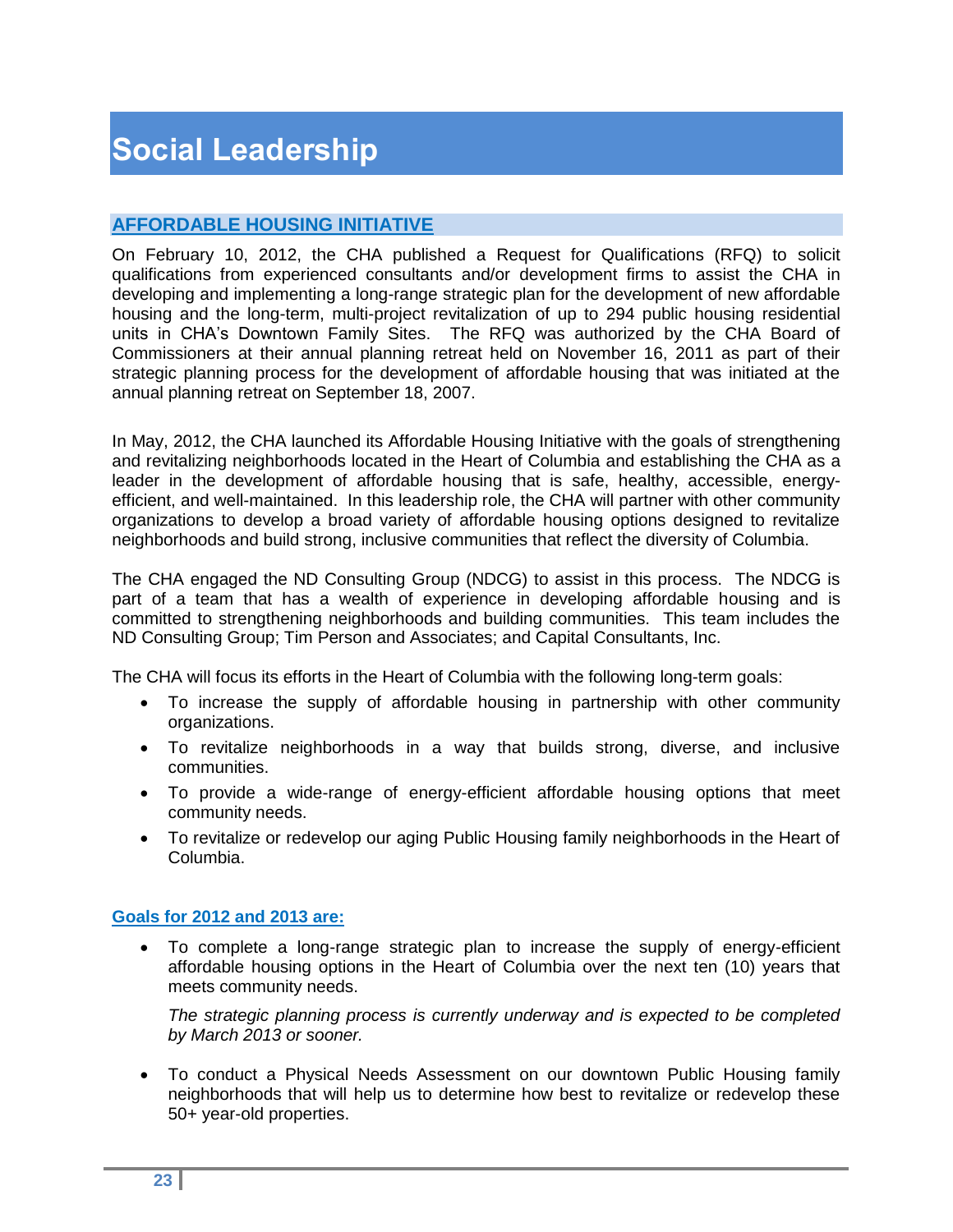*Preliminary engineering studies have been completed and this information will be included in the strategic planning process and any application for Low-Income Housing Tax Credits (LIHTC) to revitalize the townhomes located on Lincoln and Unity Drives.*

 To submit an application for affordable housing tax credits to the Missouri Housing Development Commission to help finance an affordable housing development in 2013.

*A LIHTC funding application for 9% tax credits was submitted to the Missouri Housing Development Commission (MHDC) in September 2012 for the development of 47 affordable housing units on Lambeth Drive, to be known as the Lambeth Apartments.* 

The CHA is planning to develop the following types of affordable housing based on need:

- Rental housing for low-income households including those at or below 30% of Median Family Income (MFI), working families, the elderly, and persons with disabilities.
- Home-ownership opportunities for households at or below 60% MFI.
- Housing with supportive services for families, the elderly and persons with disabilities.
- Mixed-income housing and mixed-use development that strengthens neighborhoods, provides necessary services, and creates job opportunities for low-income households.

The CHA's commitment to our Public Housing Residents and the Columbia community is:

- The CHA will increase the supply of energy-efficient affordable housing.
- The Columbia community will be engaged in determining how to best meet our housing needs.
- Any revitalization or redevelopment of Public Housing neighborhoods will ensure that every currently assisted household will continue to receive housing assistance.
- Every effort will be made to keep Public Housing communities intact by giving eligible residents the first choice to return to their neighborhood in the event of any revitalization or redevelopment of Public Housing.

Through this Affordable Housing Initiative, the Columbia Housing Authority is making a longterm social leadership commitment to increase the supply of affordable housing in the Heart of Columbia that is safe, healthy, accessible, energy-efficient, and well-maintained.

#### **Lambeth Apartments**

New Horizons Community Support Services, Inc. (NHCSS) and the Columbia Housing Authority (CHA) have formed a partnership to develop 47 new apartments on Lambeth Drive. Three buildings will contain 8 units each (2 one-bedroom and 2 two-bedroom apartments) for a total of 24 apartments. The fourth building will include 23 one-bedroom apartments as well as program and office space for on-site community support services from New Horizons and CHA property management.

The one-bedroom apartments will lease for \$546 per month, utilities included. The twobedroom apartments will lease for \$707, utilities included. These rental rates are consistent with or below the rental rates of other Low-Income Housing Tax Credit (LIHTC) projects in Columbia and conform to the maximum rents that can be paid by tenants using Section 8 Housing Choice Vouchers.

The target populations for Lambeth Apartments include low-income (below 60% AMI) and very low-income (below 30% AMI) households that include persons with disabilities. The property will be managed by CHA with New Horizons providing community support services to clients with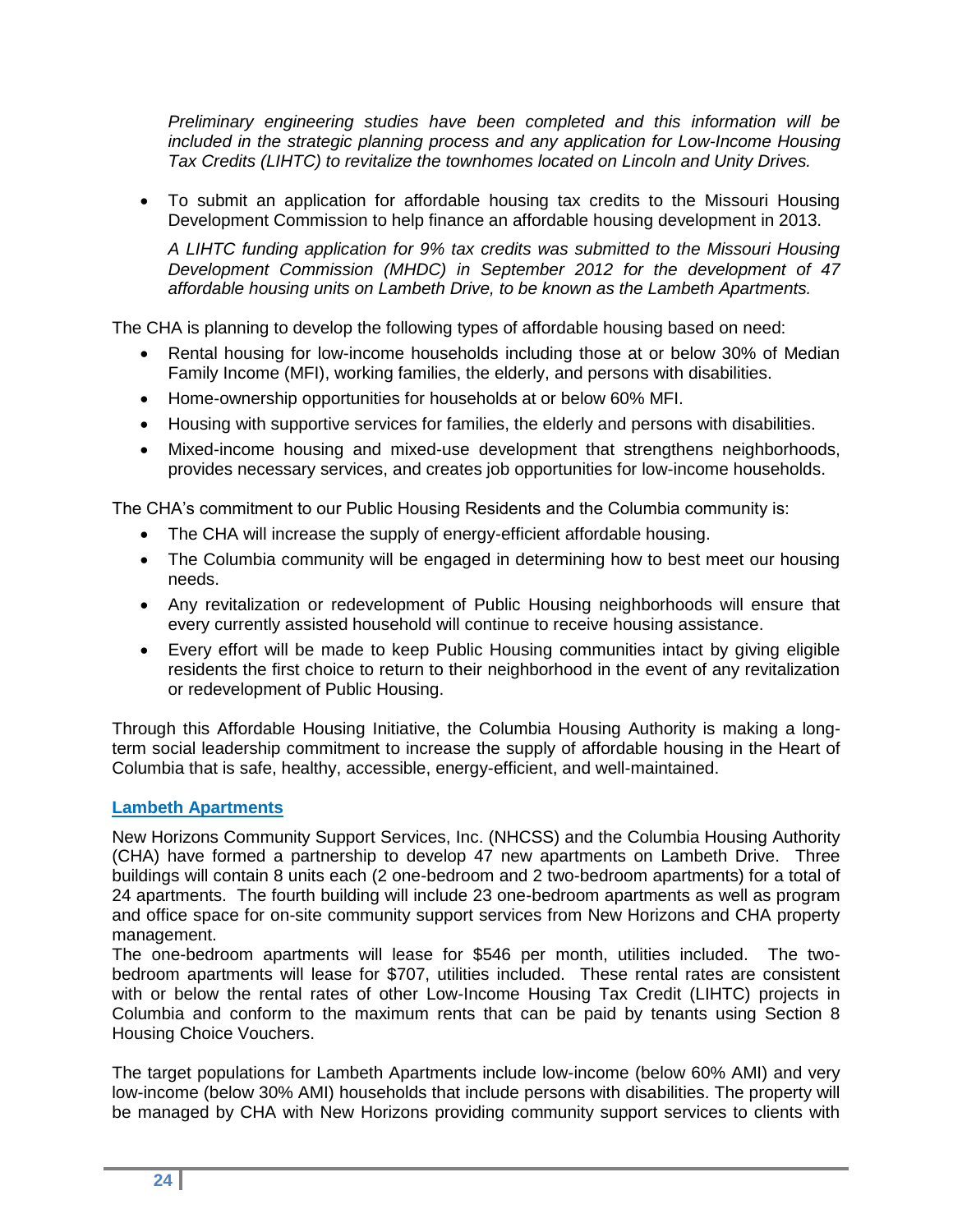special needs. Twenty-three of the 47 apartments will be in a single building that will allow New Horizons to provide better coordination of on-site community support services.

The development will incorporate Universal Design requirements to the largest extent possible; all ground level units will be fully accessible. Lambeth Apartments will adhere to NAHB Bronze level sustainability standards and be designed to be very energy efficient. The building exteriors will include cement board siding and brick veneer and Energy Star 35-year shingles. The larger 23 unit building will include a common laundry room; the three 8-plex buildings will have washer/dryer hookups.

The City of Columbia's 2008 Affordable Housing Policy Committee Report and the 2012 Consolidated Plan document the need to add over 100 affordable housing units per year for households below 60% AMI and construct or convert 200 additional housing units to be made available to the elderly, physically disabled, and those with special needs. Lambeth Apartments adds 47 units for this documented need.

The development team is a unique partnership of well-established and recognized experts in their industry. New Horizons will provide the community support services for at least 23 of the units and CHA will manage the property.

#### **CONCLUSION**

# *Strong Foundations Safe & Successful Neighborhoods Social Leadership*

Effective program management and well-maintained properties form strong foundations for safe and successful neighborhoods. Safe and successful neighborhoods in turn nurture family selfsufficiency and independent living. As we move forward, the CHA is engaged in a long-range strategic planning process to expand its social leadership role in the community as a leader in providing affordable housing with an emphasis on family self-sufficiency and independent living. In 2012, the CHA launched its Affordable Housing Initiative to achieve its goal of developing new affordable housing that is safe, healthy, energy-efficient, accessible, and well-maintained.

FY2012 has been a year of continued focus on improving our management practices and building the skills of the people in key positions of leadership within the organization. FY2012 has been a year of positive growth and stabilization in all departments. We have made a considerable investment of time and resources in staff training which has yielded success for CHA in many ways.

Our first priority has been the effective management of our public housing properties and Section 8 housing assistance in order to provide excellence in housing and service to our public housing residents and Section 8 program participants. My most important goal is to ensure that CHA will consistently achieve the HUD designation of "High Performer" on an annual basis for both our public housing and Section 8 programs while also ensuring the financial stability of these programs and the housing authority. We have been entrusted with a significant community resource and must be good public stewards of this important responsibility.

FY2012 has seen the completion of a number of significant capital projects funded through our Capital Fund, two ARRA grants, energy performance contracting, and CDBG funds. I believe we have capitalized on these opportunities by addressing a wide variety of capital projects that have been deferred from previous years due to lack of funding.